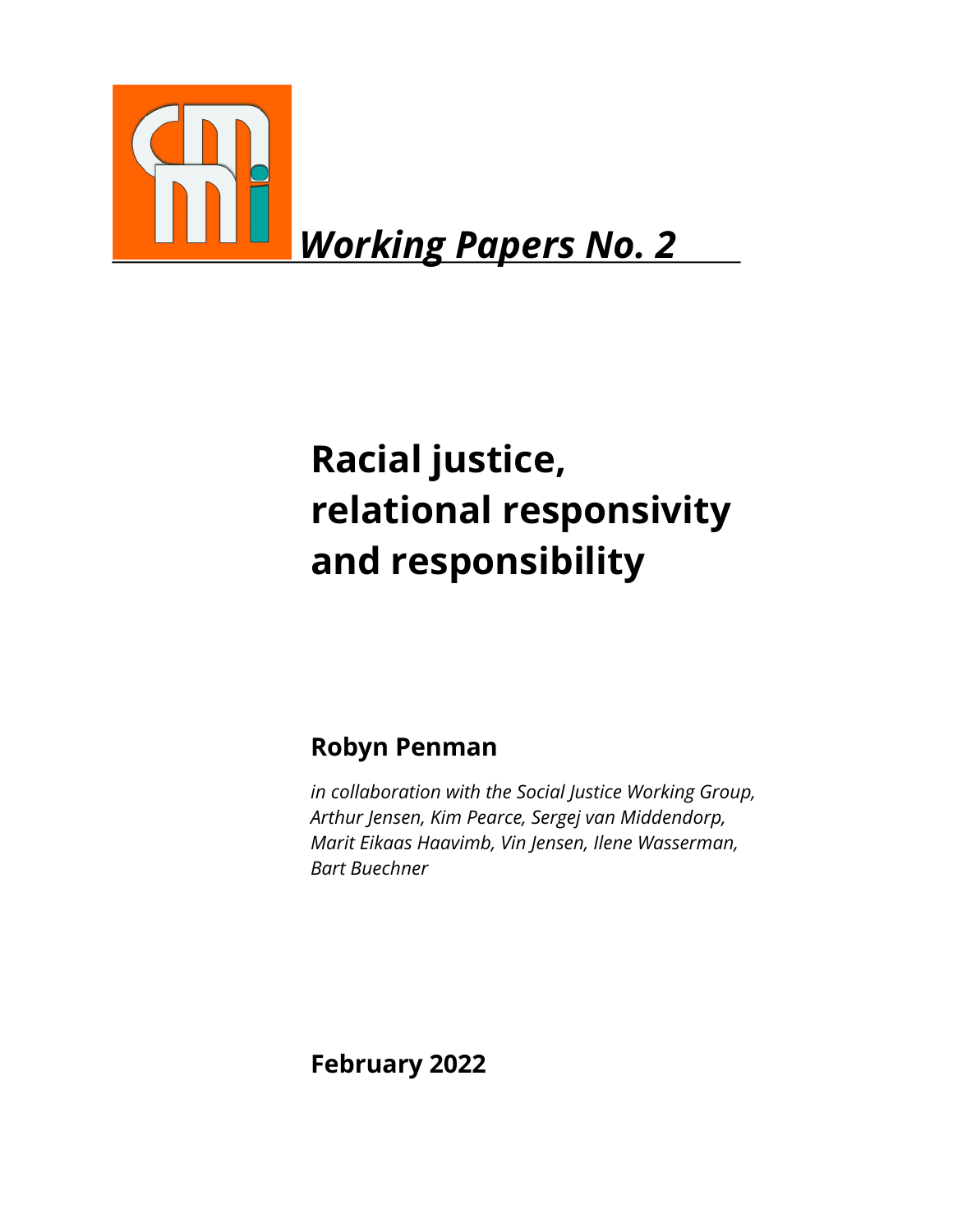# **1. The call for racial justice**

Issues of social justice are very much part of our 21<sup>st</sup> century social landscape. This is particularly the case when it comes to racial justice. The ongoing injustices felt by Black and other People of Color in predominantly white cultures has been very much at the forefront in the contemporary social justice debate. The use of deadly force by the police when encountering Black and other People of Color has brought the underlying dynamics and tensions to the fore and the Black Lives Matter movement has further raised it as a critical social issue.

While much media attention has been on police shootings and racial injustice in the United States, the phenomenon and associated underlying issues of racial injustice is widespread throughout the western world. In the 2021 conference held jointly with the AFT, CMM Institute and Friends of KCC, (https://www.aftconference.co.uk/) more than one presenter described the ongoing racial discrimination experienced in the United Kingdom (e.g. Nana Bosnu & Nick Pendry; Taiwo Afuape). Parallel issues have been identified in Australia when it comes to the relationship between representatives of white culture and indigenous people, especially in terms of police brutality and deaths in custody (e.g. Cunneen, 2020).

Racial injustice has been with us for centuries now and, despite a plethora of more recent initiatives to rectify the imbalance, looks likely to continue. Indeed, in some ways, the police treatment of Black and other People of Color, especially in the western world, seems to be exacerbating the problem. Given the CMM Institute's mission is to contribute to the making of better social worlds by reflecting on current patterns of communication and offering better ones, it is more than timely that we reflect on the current situation of racial injustice and the possible means of making better and more socially just worlds. While our concern is with the broader issue of social justice, we focus on the critically important and particularly confronting specific case of racial injustice to pursue the issues here.

We begin this exploration with an appreciation of the sensitivities surrounding issues of race and nomenclature. First, there is the understanding that there is no genetic basis in support of different "races" (e.g. see Angier, 2000; Graves, 2004). There is, in fact, no substantial basis, other than superficial appearance, to differentiate one presumed "race" from another. The very concept of race is a social construction, not a biological reality, and it is important to note here that even the idea of "whiteness" is a social construction (Norton, 2014). Understanding the idea of "race" as a social construction acts as the critical leverage in our ensuing relational argument in the next section.

Second, we acknowledge that Black and other People of Color cover a diverse group of people, especially when particular ethnic considerations are taken into account. The acronym BIPOC (Black, Indigenous and People of Color) is a term deployed to cover this very diverse group of people, although it is mainly used in the United States and not so much elsewhere. Indeed, for some, the acronym BIPOC fails to capture the differential ways that people can experience racism (Daniel, 2020). Moreover, in Australia for example, the Indigenous people are Black. This makes it difficult to traverse the sensitivities surrounding various terms—especially working across cultures, experiences and time periods—and whatever terms we opt for will not capture all the differences,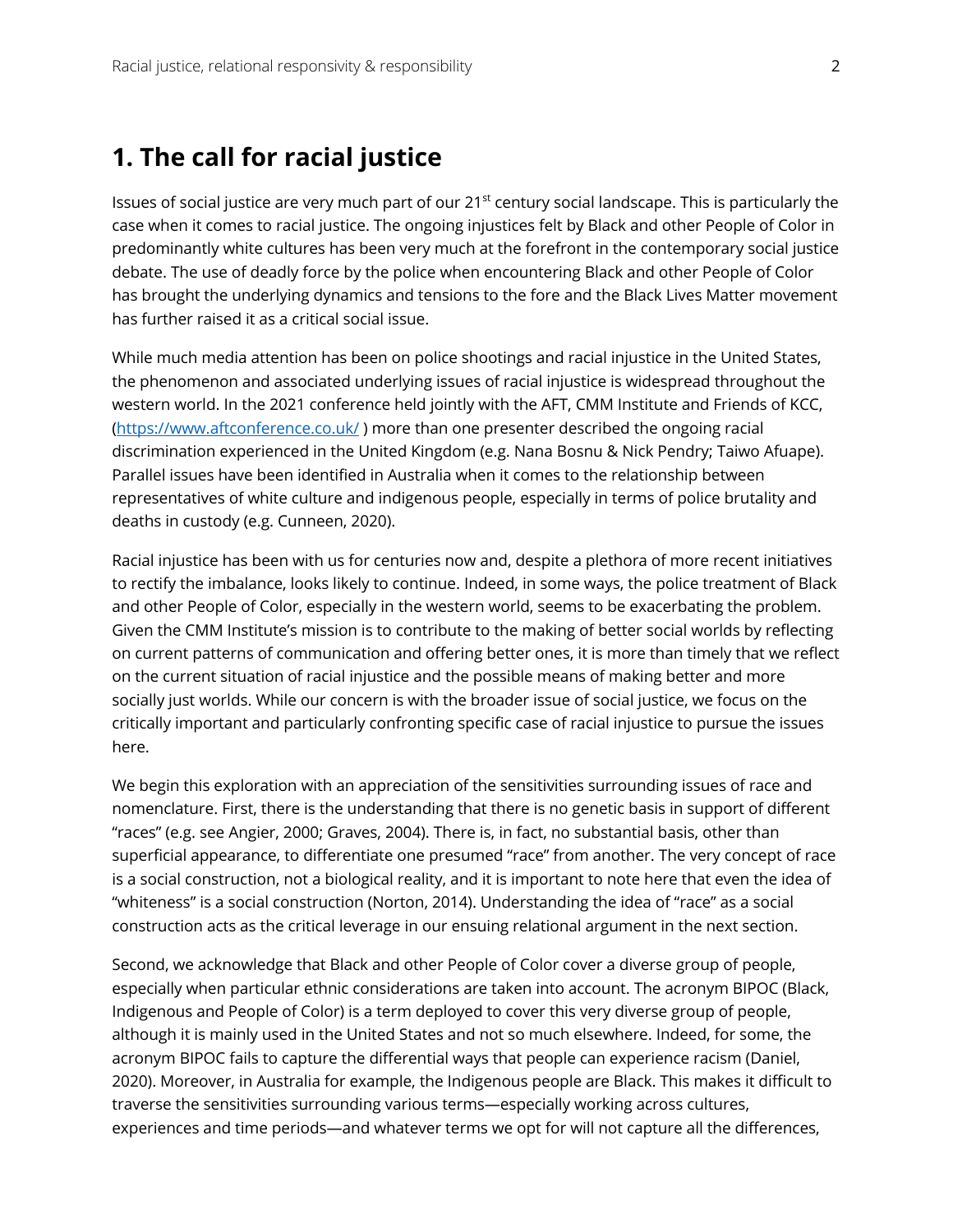ambiguities or political nuances. We acknowledge this and only hope that we are able to traverse this minefield as sensitively as possible when we choose to use the descriptor term "racialized people". More specific terms will be used when relevant to the example or particular argument.

## **2. From a communication perspective**

#### **A relational process framework**

One of the striking features of contemporary racial injustice stories is the focus on how this injustice is expressed in everyday encounters between racialized people and whites. Indeed, the stories about interpersonal slighting, harassing and even killing seem to appear far more often in the media than the more conventional accounts of inequality in terms of standard social standing measures, such as housing and schooling. This is important: it brings to the fore a sense that the quality of our interpersonal/social life matters very much when it comes to issues of racial justice and, we would argue, to social justice in general.

It certainly seems clear that the many political reforms and attempts to make structural changes to social standing through policy measures have done little to decrease the sense of felt racial injustice around the Western world. In the US, Robin Diangelo (2019) observes that structural policy changes only go so far and she points to the example of US schools remaining largely segregated despite strong support from a majority of whites for the 1954's Brown v. Board of Education decision that racial segregation in public schools was unconstitutional. In the UK, Taiwo Afuape (2021) asks "why do we keep developing initiatives that look good on the outside but amount to very little to change the lives of Black people?" And, in Australia, I ask why does the racial tension and a felt sense of significant injustice on the part of Indigenous people appear to be increasing, despite the legislative changes for greater social justice? We would suggest it is because we need to attend to interpersonal relations where it really matters.

When it comes to racial injustice, the issue of relationship quality is not one confined to encounters between explicit white racists and racialized others. As Robin Diangelo (2019) shows in her insightful analysis of the "nice" form of racism perpetuated by white progressives in the United States, relationship quality matters even when people are not ostensibly racists. She argues that, if we are to make any real headway in ending racism, we need a "radical relationality":

*[R]adical relationality—liberatory action informed by the recognition that all living things are interconnected and do not exist independently—is foundational to ending racism. Radical relationality is anathema to white supremacy and the patriarchy it issued from, and can ameliorate the effects of racial weathering while building the coalitions necessary for systemic change.* (Diangelo, 2019, p. 14)

This proposal for a "radical relationality" is provocative and, no doubt, intentionally so. Unfortunately, we suspect the use of the word "radical" could hinder more than promote the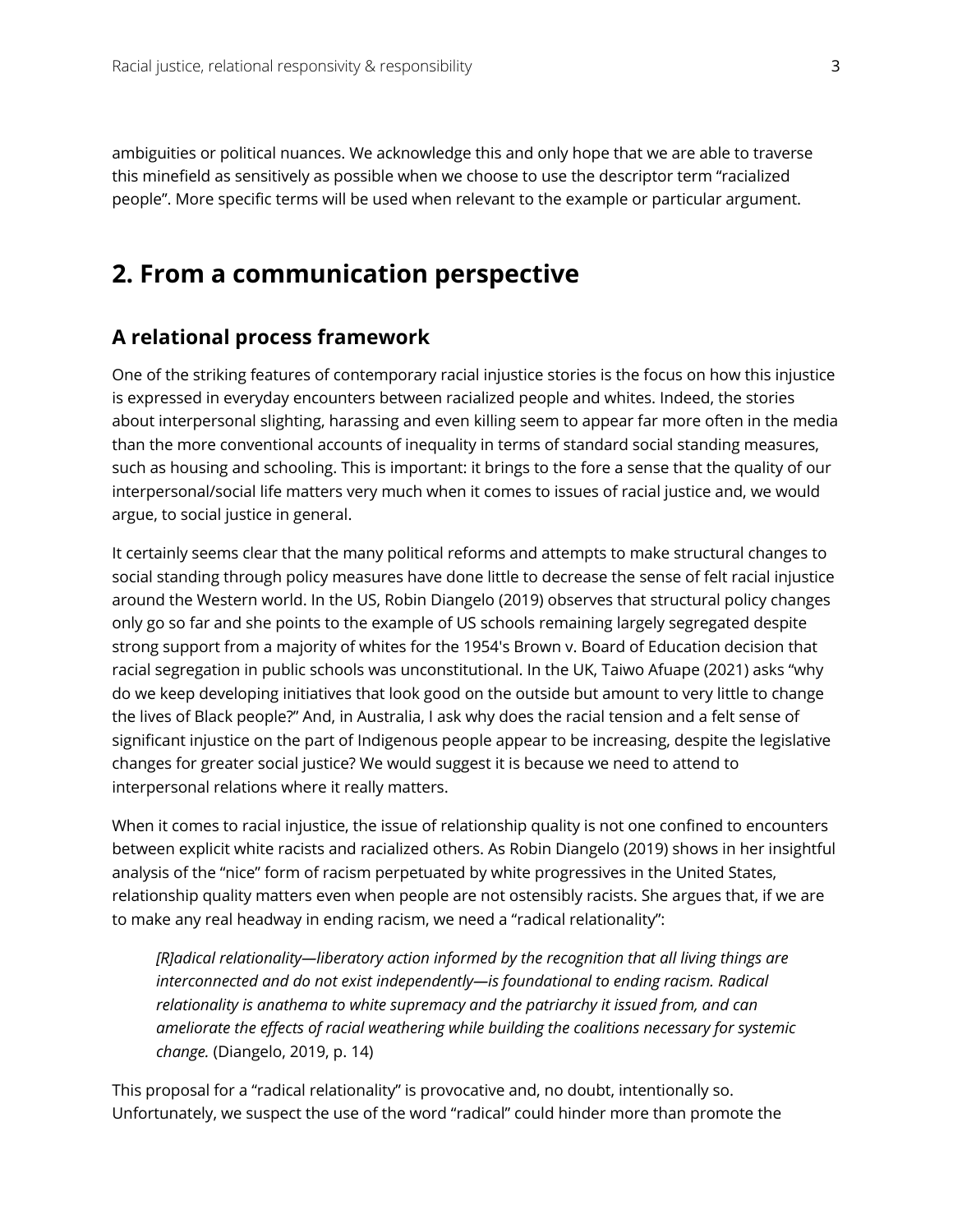exploration of a liberating type of relationship between racialized and white people. Nevertheless, this proposal opens the door for a more nuanced and perhaps less emotionally charged consideration of how racial injustice is perpetuated in everyday encounters and how we can redress the injustice in the very same everyday encounters. This is where the Theory of the Coordinated Management of Meaning (CMM) shines, with its distinctive communication focus and its heuristics for helping us understand relational dynamics.

When the idea of social justice is shifted into a relational framework, using the practical theory of CMM and its particular communication perspective, a whole new playing field opens up before us. It is a playing field in which communication is taken to matter in a very powerful sense. Our communication processes are not trivial affairs or occasional processes, incidental to other matters of importance. Rather, communication is of consequence: it matters in its own right and, most importantly, it matters because in each and every interpersonal encounter we bring about our social life. On this playing field, social justice is as much brought about in our communication processes with others as is all other aspects of our social life, including the very socially constructed idea of "race" that we mentioned earlier.

Conventional takes on social justice conceive of it as a goal—something to be achieved as a result of structural changes. In marked contrast, from our communication perspective, we are proposing that it is something that is enacted in each and every interpersonal encounter. In our encounters with others, we interact justly, more or less. In this way justice, and racial justice in particular, can be seen as a quality of our interactions with others—a feature of the process and not a goal at all.

In a fairly straightforward way, we could say a just relationship is one in which equity and fairness is expressed in interaction. However, that captures only the surface of things and sidesteps what is perhaps one of the crucial aspects of the communication process: that it is a joint process, a process that is co-created between people. The interdependency between people in relation with each other in communication has been described as joint action. It is the way that we engage in joint action together that shapes our understandings in communication. It is the way we engage in joint action that brings about new creations and understandings each joint step of the way. As John Shotter (1993) has remarked, a joint action world is a world of its own outside of causality or simple human action. So, somehow in this "zone of indeterminacy", racial justice or injustice is co-created.

There are significant and wide-ranging implications of this sense of joint action and co-creation, many beyond the scope of this essay (see e.g. Jensen, 2020; Penman, 2016, 2021a). However, there are two critical implications that we will need to address as part of our explication of racial (and social) justice as a relational process: co-construction and power.

First, the very notion of co-construction and joint action points to the direct involvement of all parties in the encounter. In other words, all parties are implicated—however inadvertently, unwillingly or unknowingly—in the injustice and those injustices will not change until/unless both parties and their way of being together change. This recognition parallels that of Sunddarajan & Spano (2004) in their use of CMM to explicate the co-construction of domestic violence: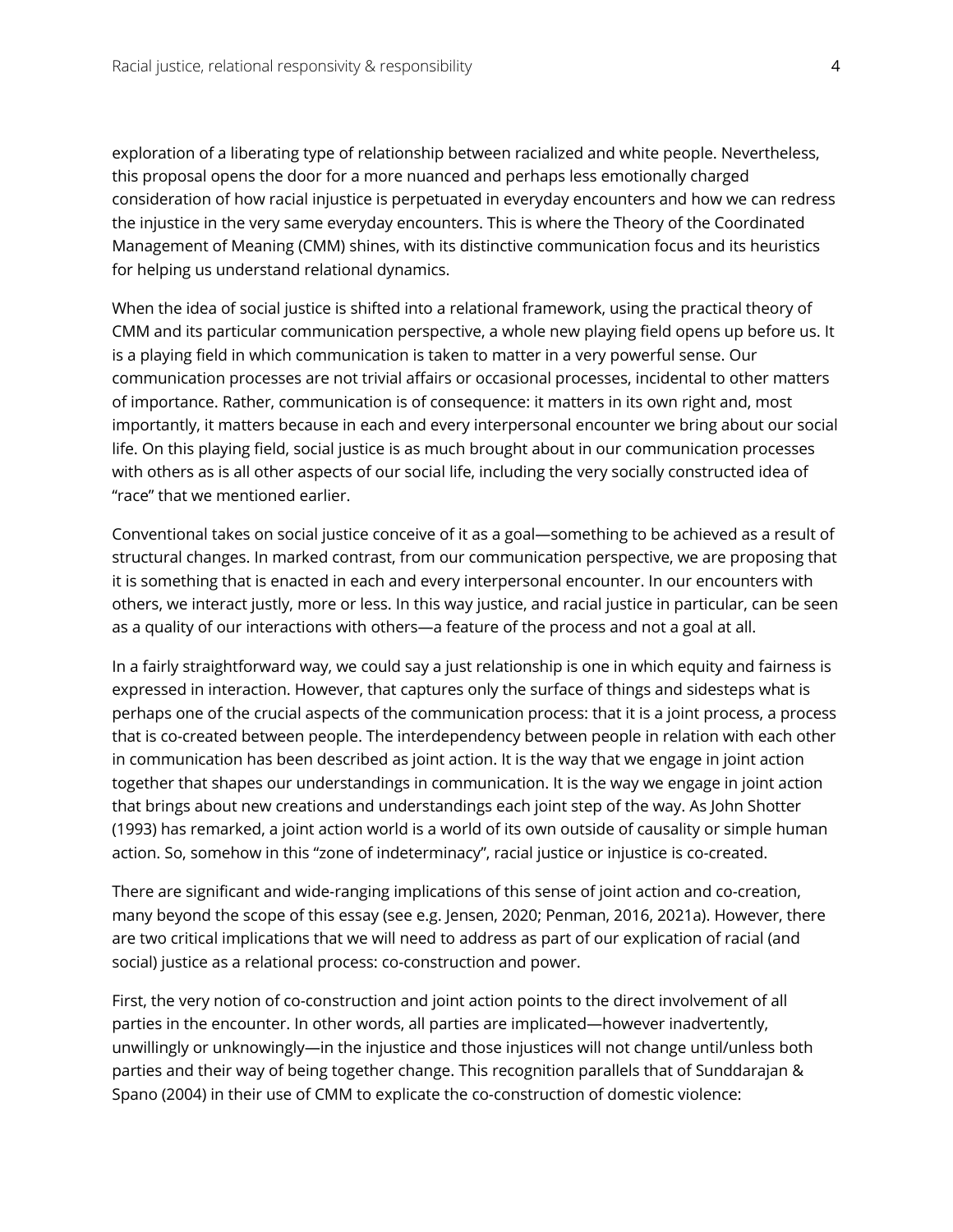*Rather than asking why abuse happens or seeking to discover its causes, CMM asks* how *relationships become abusive. In this way CMM creates "a framework for treating domestic violence as an emergent property that is co-constructed in conversations between the participants in abusive relationships" (p.46)* 

For us here, in this essay, our question becomes one of "how do relationships become unjust?" and "how is the injustice co-constructed between participants in unjust relationships?" Although in asking such questions, we are by no means suggesting that any, both, or all parties are necessarily actively complicit in any unjust relationship. Rather, the idea of co-construction, is meant to explicitly acknowledge the irreducibility of the relational "unit" in generating meaning; including that associated with a felt sense of injustice.

Second, the notion of co-construction takes on greater complexity when we bring the issue of power to the fore. There is a paucity of CMM work exploring the issue of power, although both Victoria Chen (2014) and Stan Deetz (2014) make significant offerings of ways to redress this lack. As Stan Deetz (2014) observes, "the most important forms of power reside within meaning being coordinated" (p. 218) and what we need to do is "return to explore the moments of co-constitution and the circumstances making particular conditions possible rather than accept the productions as given" (p. 222-3).

While recognizing that power is substantialized in the interaction, as Deetz (2014) and Chen (2014) do, we nevertheless have to acknowledge that it also pre-exists in the structure of law, police practice, court systems and the like, and that these structures facilitate the differential ability to act in more or less powerful ways. As such, racialized people rarely have the same hold on, or recourse to, accorded power as do police officers or white people in general.

Given the above, it becomes important to distinguish between different forms of power and their varying relational impact in considerations of racial injustice. Taiwo Afuape (2011) draws on Proctor's domains of power in therapy to differentiate between positive and negative power, where negative power is power over another person, expressed through domination, coercion or authority, and positive power is power generated collectively. She also points out that power is "not something we can ignore or eradicate; we have to do something with it. Power cannot be removed but it can be linked to ethics, responsibility and responsivity" (Afuape, 2011, p. 186) and when it is, it is characterized as positive power.

Our challenge here will be to account for the particular conditions that contribute to racial injustice and to make explicit the ways that power is expressed in the very process of meaning-making. Our further challenge is to show how we can link power to a sense of ethics, responsibility, and responsivity in relationships to create positive power. As we will show in the following sections, the practical theory of CMM has a number of heuristics that we can draw on to address these challenges and to help us make sense of the relational processes engendering racial injustice.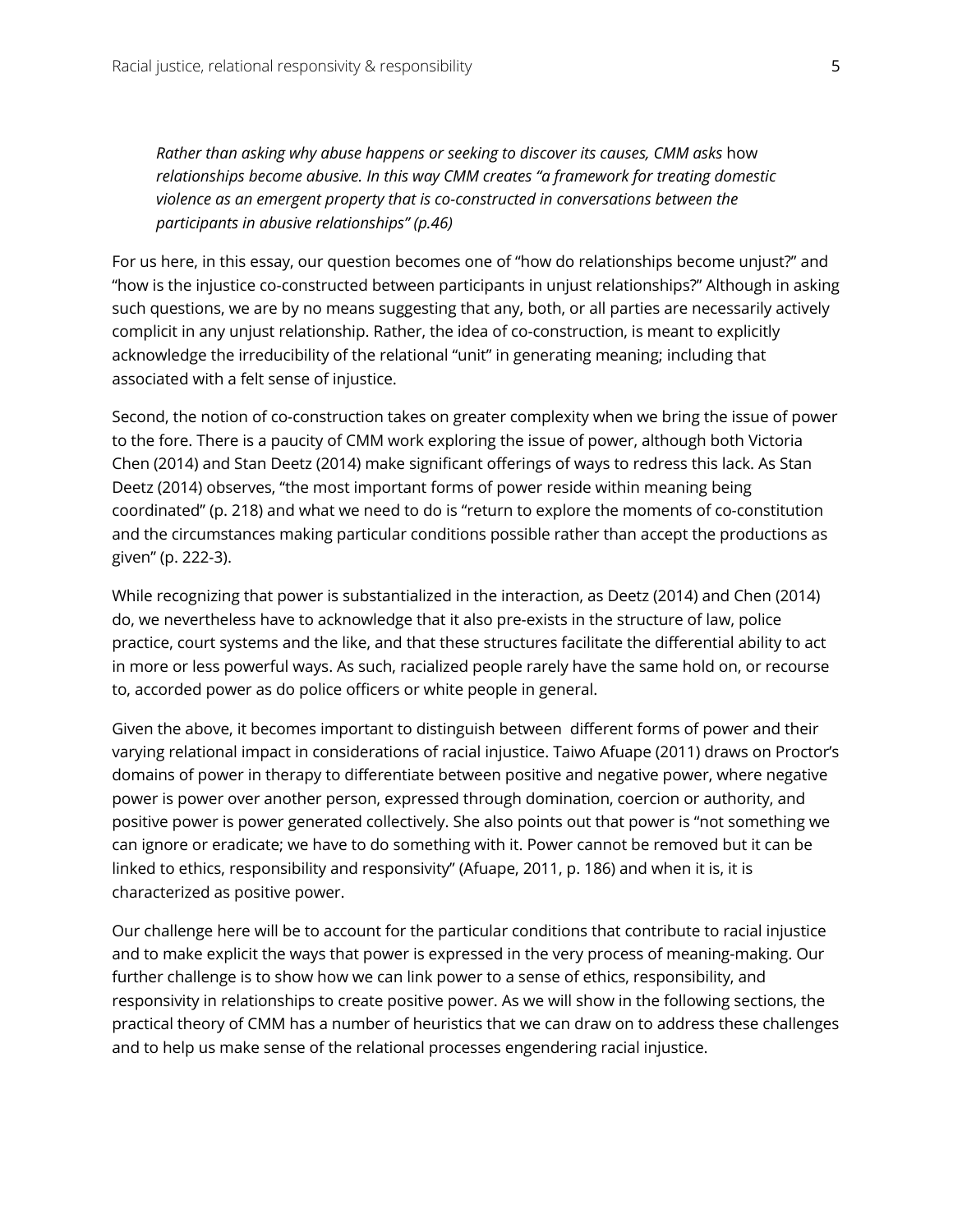### **Aimed at bringing about change**

When we call on CMM theory to help us make sense of our social world we are not doing so "just to know"; rather, we are doing so in order to make things better. CMM is a practical theory and making things better is an important, and indeed integral, part of what CMM is all about.

In one of his last published pieces, Barnett Pearce offered us the following invitation:

*So when I invite all of us all to "make better social worlds", please hear this as invitation to engage and promote personal and social evolution…We don't know what "better social worlds" or "personal and social evolution" is in general or as abstract concepts. But we certainly have the intelligence to act wisely in this moment, in these circumstances, to respond to the current situation in ways that will promote the evolution of our social institutions and ourselves. (Pearce, 2014, p. 35)*

We can do no better than respond to this invitation by considering what it might take to act wisely in situations of racial injustice. However, it is significant to note in Barnett Pearce's invitation that he does not offer a definition of "better social worlds" nor does he believe we could ever have such a fixed definition. When we work together to co-construct a better social world, that better social world will emerge from a collective effort in often unanticipated directions. With this sense of an emergent better social world, we are orientated to acting wisely in the moment, not trying to impose our will on others or our pre-determined grand vision of a better world.

The policy initiatives meant to bring about structural change (e.g. composition of, and achievements in, schooling) try to impose the will (usually political) of a preconceived "better social world" and, as has been noted more than once, have not been overly successful—particularly when it comes to racial justice. Such initiatives lack the interpersonal, collective effort that is critical to bringing about better social worlds. Such initiatives are also, more often than not, directed at superficial first-order change and not change that matters.

According to John Shotter (2009), problems of our social world—and racial injustice is an exemplar social world problem—are divergent problems that arise from "difficulties of the will", not "difficulties of the intellect". Difficulties of the intellect can be resolved using conventional logic but not difficulties of the will. Difficulties of the will arise from how we relate ourselves to events occurring around us, including the way we experience our life as it happening with others. These difficulties call for changes in our way of relating to the world that draw on our "understanding from within", or "withness thinking" as Shotter (2010) refers to it. This understanding from within the joint action also forms the foundation for the "acting wisely" that Pearce (2014) refers to in the quote above.

When we are advocating for a better social world from a CMM perspective, we are in essence advocating for changes in our understandings from within. This approach is in marked contrast with a more typical social justice advocate who ends up falling into the trap of attempting to impose a preconceived "will", however well-intended, and who address the problem as one of the intellect and not of the will. The more conventional approach of the social justice advocate often has the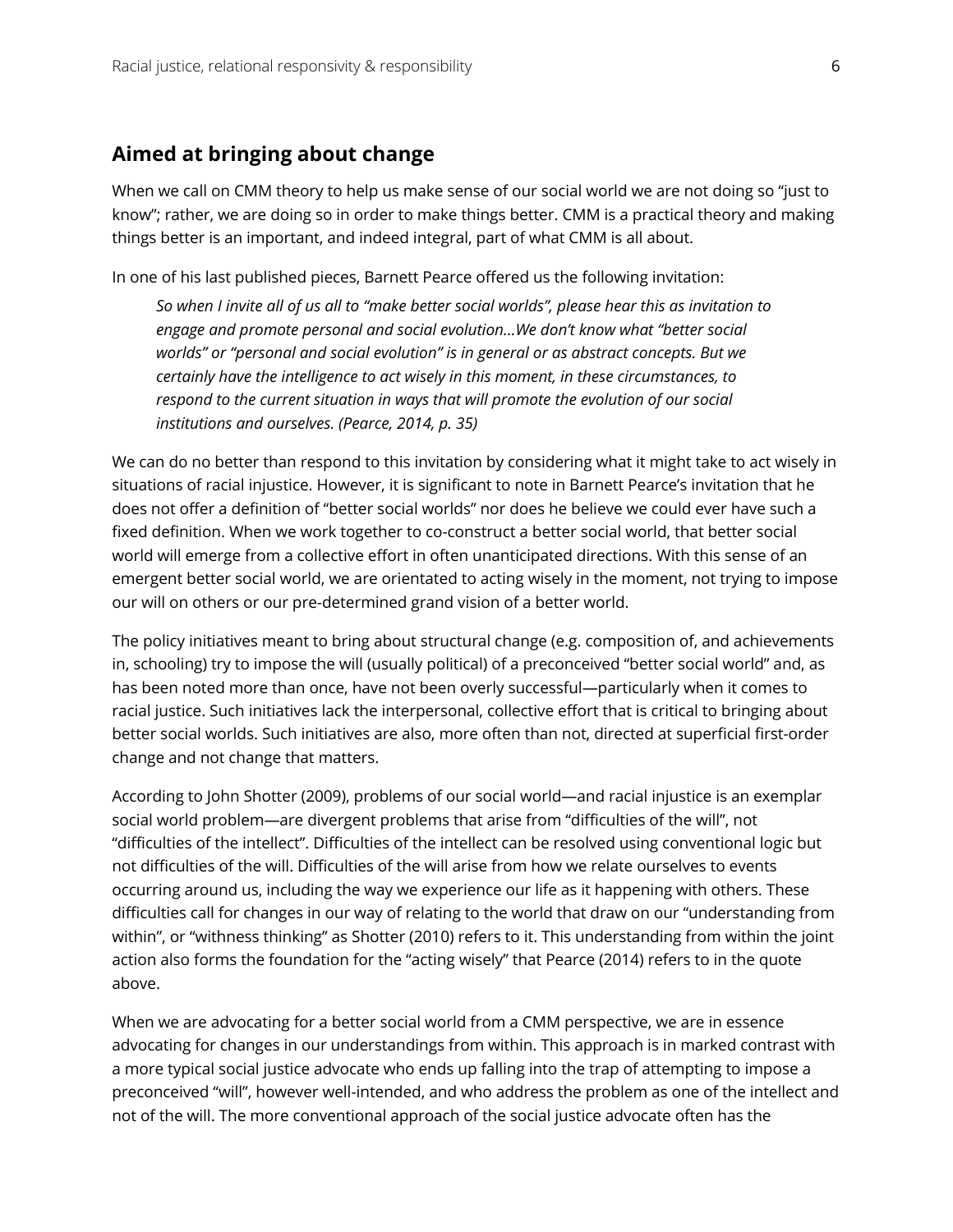unfortunate tendency to appear as authoritarian as the parties they may be opposing. This tendency to an authoritarian stance of many social justice advocates has led quite a few social commentators to raise warnings about, and even the accusation of, illiberal outcomes. (e.g. see the Economist, 2021). Indeed, as James Scott (2012) warns, this is a common dilemma in many cases of social change and upheaval, where massive disruption or defiance can, under certain conditions, lead directly to authoritarianism or fascism. However, our CMM orientation sidesteps such conditions leading to authoritarianism because it places the locus of change, fair and square, within the relational process. As such we are not advocating for any particular change, although we are advocating for a change that is co-constructed as more desirable by those experiencing encounters as racially unjust.

It is also important to point out, that the moral sense that permeates our CMM orientation is driven more from an obligation-based framework than a rights-based one (Penman, 2016). A rights-based approach starts from the perspective of the individual and their entitlements: a person has a right to speak, vote, not be discriminated against and so on. This rights-based approach is one usually adopted by the typical social justice advocate. In contrast, an obligation-based approach arising from the CMM ethos starts from the perspective of the other and asks how we ought to communicate with them. In other words, the shift from rights to obligations moves our focus from advocating for the rights of the individual to do or expect something, or whatever the activism concern is, to the responsibilities to others that must meet if we are to become fully human in a social world. This shift to obligations also redresses an important neglect in understanding of citizenship and humanity—that of our duty and obligation as citizens, as well as whatever rights may be implicated.

Here I'm not suggesting that rights are unimportant, rather that our obligation to the other is primary from within a CMM ethos. Mind you, it is not just that ethos that supports such a claim and there are many other like-minded propositions from others who start their understanding of the world from that of persons-in-relation. Perhaps most notably though is Levinas (e.g. see Pinchevski, 2005) who argues that because we are irreducibly relational beings our primary ethic resides in being responsive and responsible to the call of the other. From the Levinasian perspective, it is not the presence of I, the participant, that counts, but rather the extent to which the other commands responsibility from I. As a simple analogy, think about our everyday encounters with people in the street, where once you have caught the eye of the other you feel compelled to acknowledge the other (well, at least some of us do). In the same manner we can feel the call of the other whenever we are conscious of that other. It is this call of the other that acts as the underlying logical force for action and that is, almost by definition, missing in racially unjust practices. Our challenge here is to consider how this lack of a felt sense of obligation to the other contributes to the racially unjust encounter, as well as how we can make this sense of obligation to the other come to the fore in such encounters.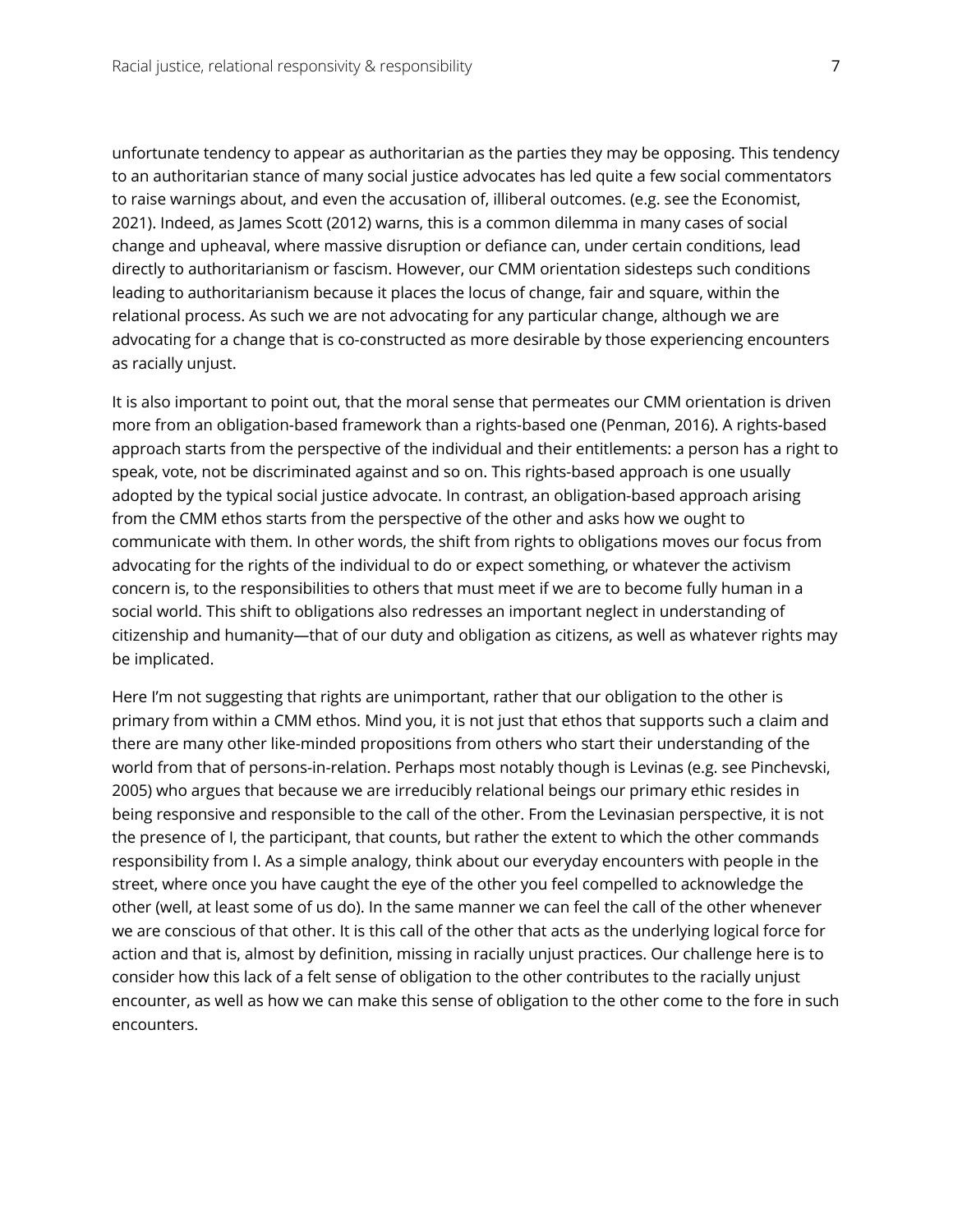#### **In sum**

A relational framework for understanding social justice issues, and racial injustice specifically, calls for a tectonic shift in how we construe the issues and how we respond to a perceived need for change. And, although tectonic, this move is also empowering as the onus of responsibility shifts from the state, or other outside forces and/or institutions, to that of people-in-relation. The locus of change lies in the joint action, not in structural reconfigurations in society at large and the impetus for change shifts from a rights-based argument, to an obligation-based sensibility.

We are suggesting that we go about working within this relational framework using a relationallyresponsive, and responsible, form of understanding that emerges from an "us". We are also suggesting that the various models and heuristics of the practical theory of CMM, give us a relationally-rich language for developing this relationally-responsive understanding. We will use these heuristics in the following section to show how we can develop a different sense of racial injustice and how we can expose the pervasive dynamics at work.

The exploration in the next section will also allow us to expand on the power element when considering how justice gets played out in the doings between people. By definition, socially unjust episodes have a power imbalance between participants. Some have more legally sanctioned power than others (e.g. police vs accused), some have more socially sanctioned power (e.g. white males vs females) and others have combinations of both. We will develop this account more fully in CMM terms.

In the fourth section of this paper, we will then turn our attention to considering how, in the light of our understanding of the social forces at play in just or unjust encounters, we can make it better. How do we engage in creative resistance that invites relationship realignment? What interventions are possible that honor our fundamental obligation to the other?

## **3. Accounting for the dynamics of racial injustice**

From a CMM perspective, all communication is about meaning generated jointly. This makingtogether process is described in terms of two primary activities—coordination and coherence while recognizing that there is always a third element at play—mystery. When people interact, they engage in actions, often taking turns, in a more or less organized manner (the coordinating part). As they do so, they tell themselves, and others, stories to make sense of their joint actions (the coherence part). Usually, they coordinate and interpret actions without giving it much thought beforehand, or reflection afterward, and so there is often no allowance for alternative stories or other possibilities of meaning-making (the mystery part).

These three elements—coordination, coherence and mystery—are jointly responsible for the patterns we create in communicating. The ways in which we coordinate, the stories we draw upon to make sense, and the way that mystery does or does not come into play, combine in a myriad of different ways to create our social worlds. Particular combinations of these elements can account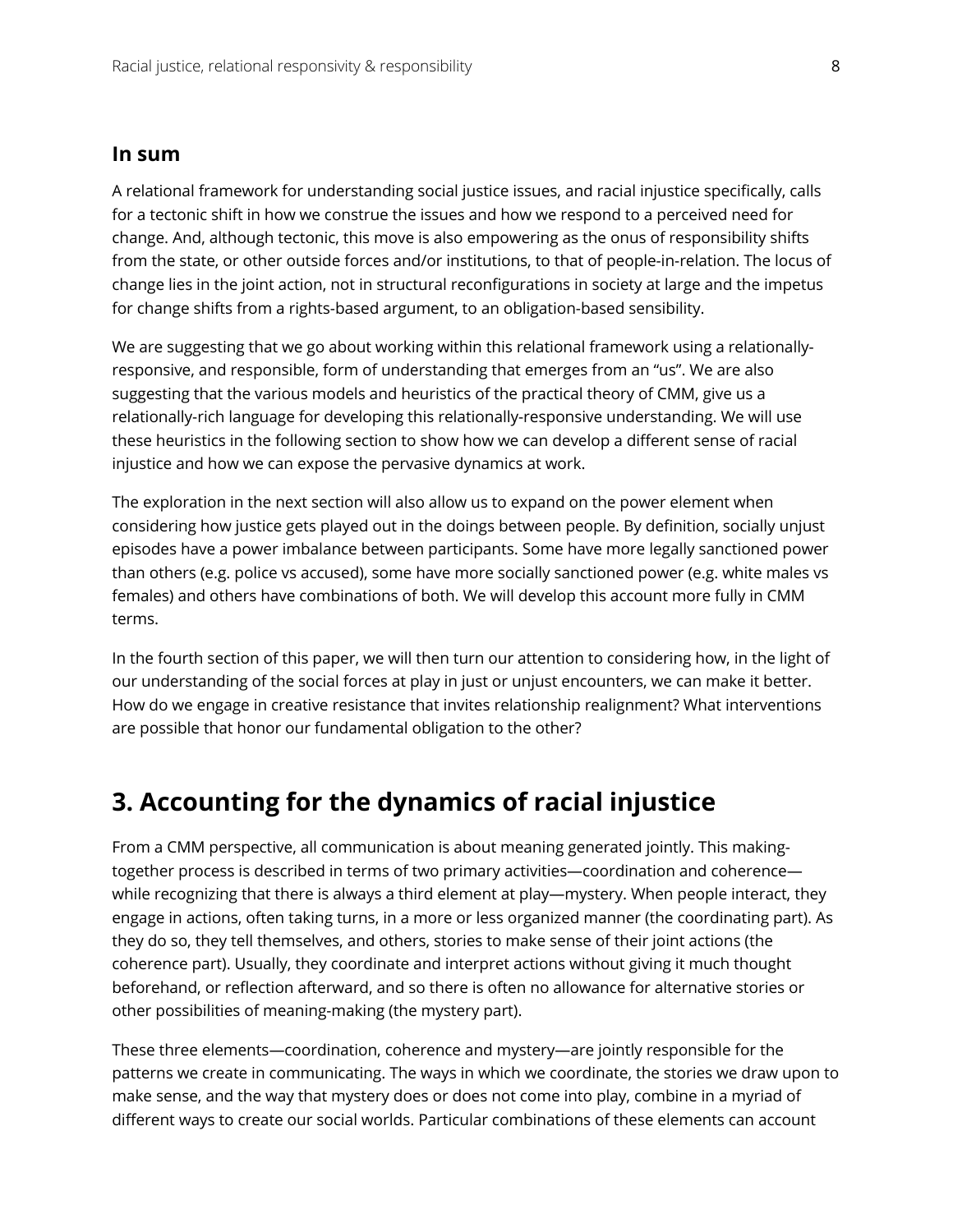for the creation of racially just and unjust encounters. Below we consider key elements of unjust patterns, drawing on CMM heuristics for understanding coherence and coordination. Mystery, plays very little part in the dynamics of racial injustice, and we shall leave our consideration of this for the next major section in which we consider how to engage justly.

#### **Coherence and stories**

Storytelling is a fundamental human activity. The stories we tell ourselves and that we live by are what create our sense of ourselves as individuals (e.g. who we are, our moral stance), as relational partners (e.g. being a good friend, a parent or spouse), as a community (e.g. what we do together, what defines our larger group), and as a nation (e.g. being democratic). In creating these manifold stories, we draw on a cornucopia of shared vocabularies, stories, myths, beliefs, values, and takenfor-granted common sense and from this cornucopia of social resources we generate our everyday understandings that guide our actions.

We don't just draw on a single story to make sense of particular moments or of lives in a longer-term sense. We have many stories. There are big stories and little stories and different types of stories provide contexts for other stories. But each and every story has consequentiality—each and every story leads us to live our lives in some ways and not others. So, what are the stories that can lead us to live our lives in racially just or unjust ways?

Injustices of all forms revolve around difference and, when it comes to racial injustice, the flow-on effects of differences in a person's color can be profound to life-threatening. The visual appearance of a person is one of the easiest markers of difference and, it seems, one of the easiest ways to construct a swathe of stories of "otherness". Barnett Pearce (1989) described four different communication forms on the basis of how we treat the "different" others and how open we are to change in our stories of sense-making about them and us.

The four different communication forms are monocultural, ethnocentric, modernistic and cosmopolitan. Drawing on Jensen's (2020) latest refinements, we can distinguish between these four forms in terms of the ways that stories are treated; each form having its distinctive meta-story that acts to delimit and define the dominant cultural story-lines and, as a consequence, impact directly on the social resources that can be called to make sense of the social world. This, in turn, has direct implications for if, how, and when racial injustice is brought about.

While monocultural forms are rare today, defining the form helps to set up points of contrast for the other, extant forms. In essence, in a monocultural world, there is only one broad cultural story: our world is the only world, our culture, the only one and there is only one way to live a life with others. Nothing is under challenge in a monocultural frame and there is no risk to the social resources for meaning-making. With no different "others", there is no story frame for injustice.

Ethnocentric cultures are still deeply enmeshed in their heritage, values, traditions and ways of being; so deeply entrenched that it is nearly impossible to question the assumptions inherent in their ways of being. However, ethnocentric cultures differ from monocultural ones because they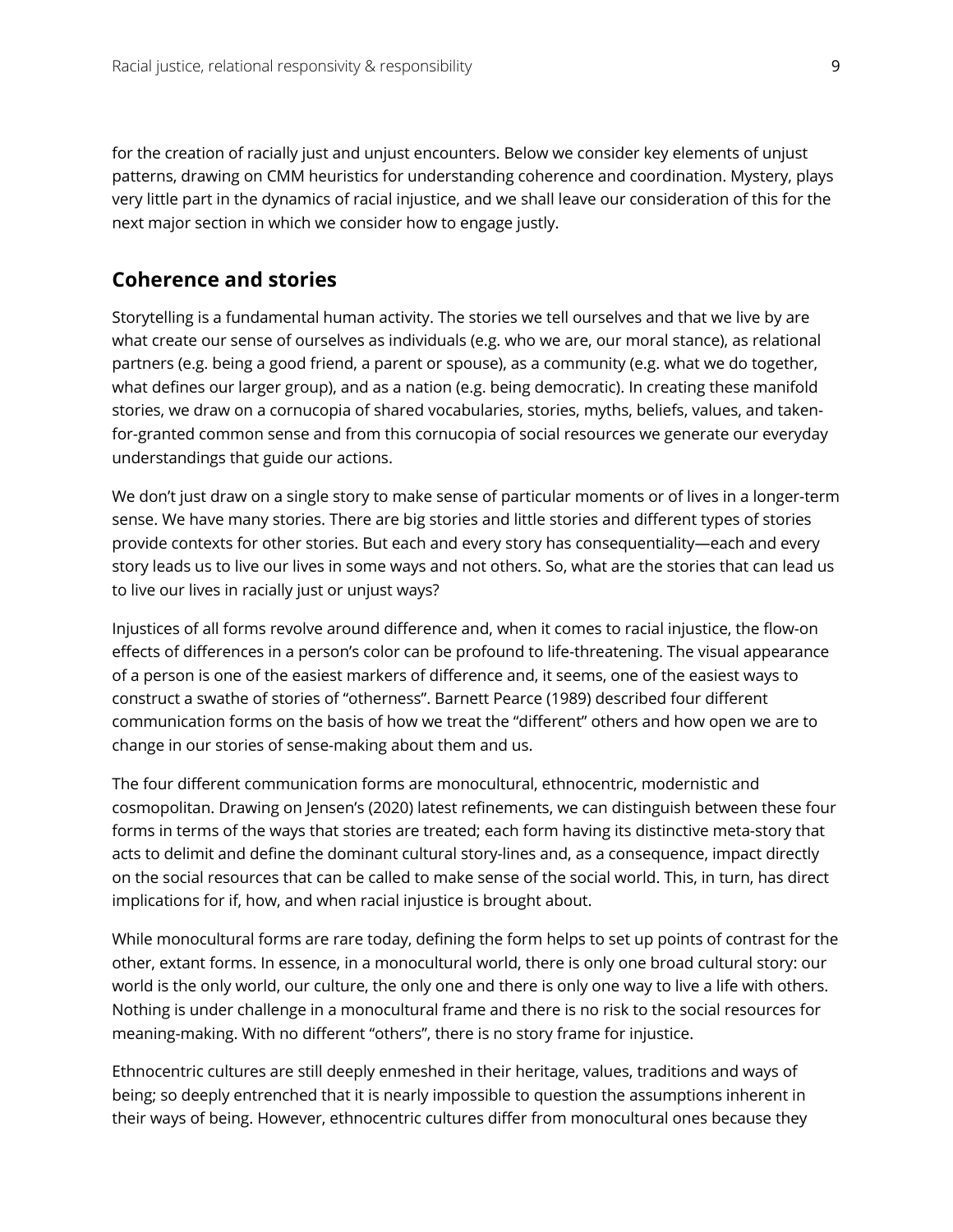know there are other ways of being. Knowing that other ways exist means that, in this cultural frame, it is necessary to make clear insider/outsider distinctions. Not only is there a distinct "us" and "them", there is a great unwillingness to put the cultural resources of "us" at risk and a concomitant determination to treat "them" as inferior. The dominant meta-story is "our way is better than your way". Racism flourishes in this cultural frame, where white privilege and power readily forces racialized people into the category of the inferior "other".

Modernistic cultures place importance on progress, on new knowledge and new technologies supplanting old ones, and new values replacing the old. Jensen (2020) describes the dominant metastory as one of liberal progress. Yet, even though modernists are open to change, they retain an element of ethnocentrism in that their dominant meta-story is seen to be superior to other types of stories. With this dominant meta-story, all people are seen as "the other" to the extent that the progress narrative is continually moving us forward and, yet, not all others are as progressive as others. On the surface, one would expect that this liberal progress meta-story would set up a cultural frame in which racism does not flourish. Yet, Robin Diangelo's (2019) exposé of "nice racism" clearly shows how white progressives can still perpetuate racism, albeit in an oblique rather than blatant way.

Finally, we have a cosmopolitan cultural frame in which we treat others, including ourselves, as both natives and non-natives, as both us and them. We accept that we all share a common humanity and we all construct our cultural stories through the communication processes we engage in. On the other hand, the stories we do construct are different across cultures. A key characteristic of the cosmopolitan frame of mind is the way cosmopolitans seek to understand the different stories of others, working within their dominant meta-story as one which believes we are enriched by many diverse stories. Consider this definition from Arthur Jensen:

*Cosmopolitans participate fully in their own values/traditions while recognizing others' traditions and practices as equally significant for them. In practice, cosmopolitans seek to coordinate differences through dialogue and engagement rather than eliminate those differences through assimilation, tolerate them via passive acceptance, or ignore them altogether. (Jensen, 2020, p. 17)*

The different non-cosmopolitan ways of responding to difference captures two popular policy responses to racial difference: the cultural assimilation and melting-pot policies, specifically. Both of these policy approaches see difference as a problem that needs to be dealt with. In contrast, a cosmopolitan approach sees difference as an opportunity that needs to be explored and this opportunity and exploration takes place in our communication with others. Racism is contraindicated with a cosmopolitan frame of mind.

## **Contexts of meaning and logical forces**

Each of the different cultural forms described above, and their dominant meta-story, act as the higher-order context in which other, more specific stories about self, relationships, and different others are constructed. In CMM terms, we are always acting and making/managing meaning within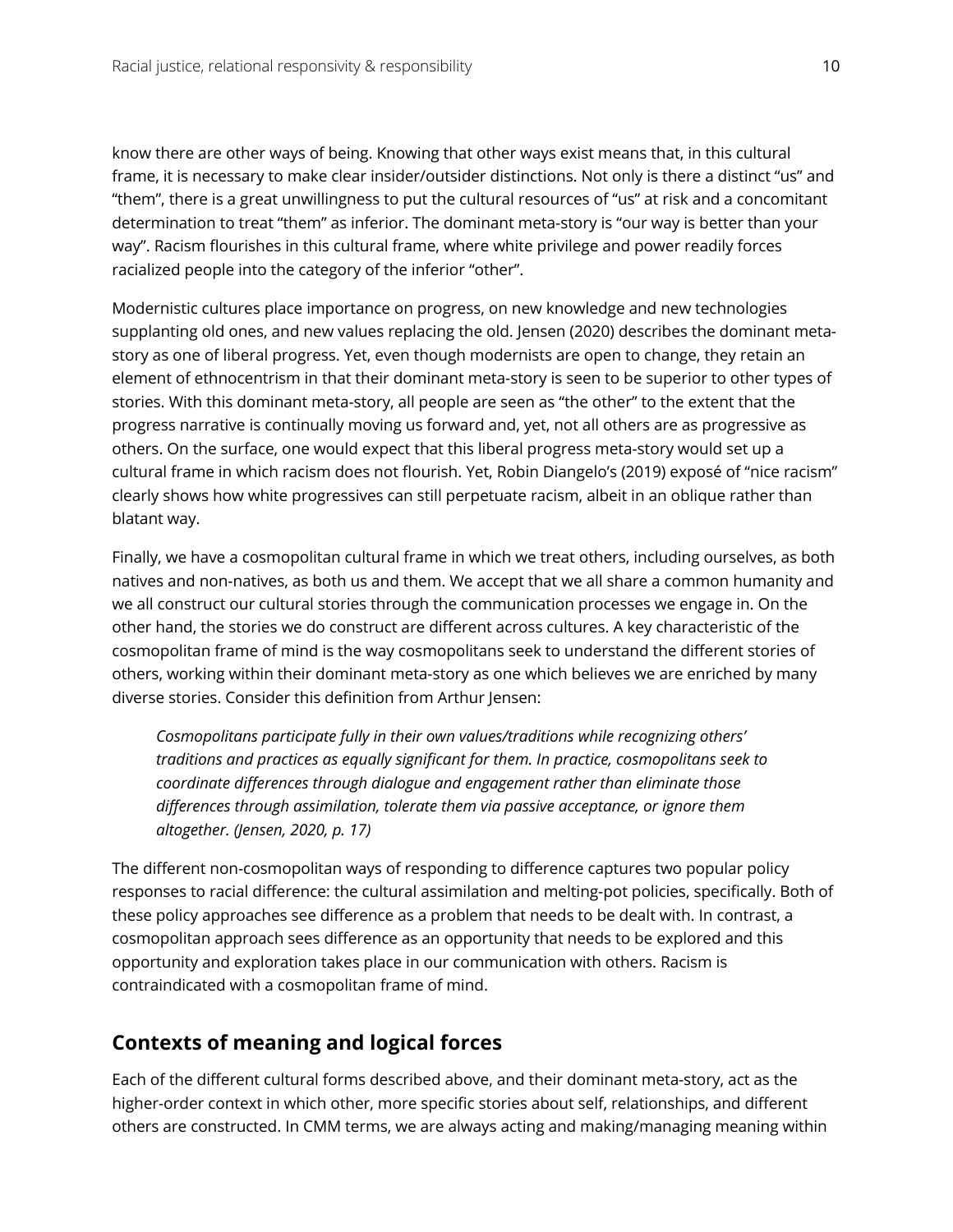multiple contexts. Some of these contexts include our definitions of the episode (the situation at hand), our relationship, our self (e.g. ethnic, gender, sexual orientation, political, religious, national), organizational/group/ family cultures, world-views or philosophical stances, and many more. It may be helpful to think of these various contexts as nesting one within another, much like opening a set of babushka dolls. Larger (or higher-order) contexts can be thought of as encompassing smaller (or lower-order) contexts and thus influencing the action and meaning making that takes place. But the hierarchy is not rigidly fixed and different levels can change their positions in relation to others.

The impact of the different contextual levels on each other in meaning-making is described in CMM terms in terms of logical forces. Simply put, logical force is the pressure or sense of obligation we feel to respond in one way and not another. We can experience different types of forces that operate on us in different ways. Over time, different types of forces, and names, have been identified withing CMM theory. Here we consider the most recent and most extensive set of forces described by Jensen (2020).

*Prefigurative or contextual*—where the higher order contexts and immediate circumstances, including prior events serve as a compelling force for action. Taiwo Afuape (2021) argues that racism acts as the highest order frame in dominant white cultures, especially where ethnocentrism is the norm, and this acts as a powerful contextual force affecting all meanings.

*Substantializing force*—where we give substance to a contextual understanding by enacting it in interaction with others. It has both a downward and upward quality: we may use a pre-existing cultural belief to decide how to behave in a conversation and then in behaving we develop/reinforce that belief further. This force may play a significant role in the perpetuation of police violence against racialized people. The cultural beliefs (held by police officers as well as many others) that racialized people are both less than and more dangerous, assumed to be predisposed to criminal acts, etc. is substantialized by treating them as such and then interpreting almost any behavior on their part as evidence of guilt.

*Practical force*—the felt force to try to bring about or get a desired response form the other. Strong practical force is felt when we act in anticipation that the other will respond in a particular way or when we act in order to fervently hope they will. This practical force is operating in the "talk" that Black parents in the US have to have with their children, advising them on how to behave in order (hopefully) to get a less violent response.

*Reflexive needs*—the force felt when a person needs a particular kind of response to develop or maintain contextualizing stories. The felt force of reflexive needs sets the stage for joint actions to generate the reflexive effects to fulfill the needs.

*Reflexive effects (confirmatory force*)—this force confirms or reinforces the stories we hold. This force is upward and reflects the way the response of the other reinforces our higher order meanings.

*Reflexive effects (implicative force*)—the feeling that our action sequence is modifying one or more higher-level contexts of meaning. This is perhaps the most important effect when it comes to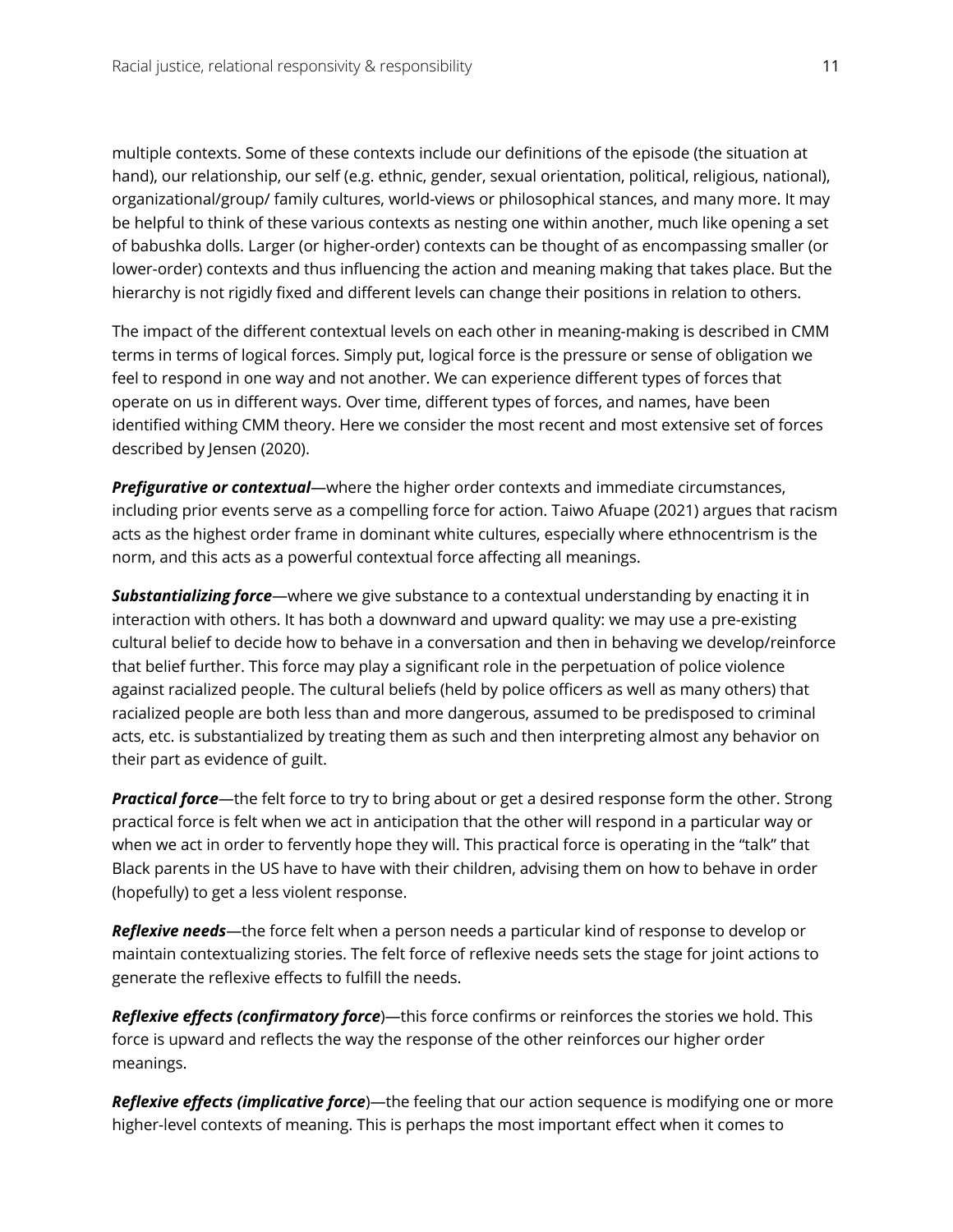bringing about change, and for it to be a force for positive change, there needs to be positive experiences in the joint action. Afuape (2011, 2021) sees resistance as creating this important implicative force to bring about change. However, as with her distinction between negative and positive power, she identifies both a destructive and creative form of resistance.

## **How does this play out between whites and racialized people**

The hierarchy of meaning framework gives us an overview of the dynamics but we need to consider how it plays out in joint action as well. Each person brings their own meaning framework into any encounter and the unique combination of those frameworks contributes directly to the quality of the joint action that emerges and, in particular, to the degree of social justice or injustice perpetuated.

In order to illustrate this, let's consider two different scenarios, with two different patterns of joint action, although both illustrate racial injustice at work. First, there is the prototypical pattern that emerges when police encounter Black males (George Floyd being an exemplar case).

#### *Black males and White police*

Black males and police bring with them potentially powerful contextual influences that make every encounter problematic, if not deadly. Black males, in particular, are highly likely to have prior, significant negative experiences. Drawing on the research overview of Smith Lee & Robinson (2019) in the United States, Black youth, especially those living in economically disadvantaged communities, are stopped interrogated, and arrested by the police at higher rates than White youth. Encounters with police are so frequent in the lives of economically disadvantaged Black males that young men in San Francisco's Fillmore neighborhood described being stopped and search as a regular routine and federal investigations by the U.S. Department of Justice (Civil Rights Division) have found ample evidence of the unconstitutional targeting of Black people by police.

In addition, Simon's (2016) historical analysis of US policing shows that, even though the overall police force is far more diverse and less ostensibly racist than it was, the policing model in use today continues to reinforce racism. This model is a direct outcome of the aggressive "war on drugs", with its heavy emphasis on proactive street confrontations of minority youth, that is a direct continuation of policing tactics used against minorities in the civil rights era and then codified as crime prevention policing during the war on crime. This "war" stance provides a substantial contextual force that, if coupled with a racist cultural frame, often has deadly consequences.

If we extrapolate from the above observations, it is easy to suggest that any encounter between Black men and White police is clouded with a pervasive contextual, or prefigurative force, of racism—even if it is not necessarily present in any particular police officer. Every Black man, and especially Black youth in disadvantaged US neighborhoods, enters such an encounter with police with a powerful cultural frame that interprets police action as the start of an harassment or arrest episode. And every police officer enters the very same encounter with the same expectation: that it could be or will be an harassment or arrest episode. We capture this dynamic in Figure 1.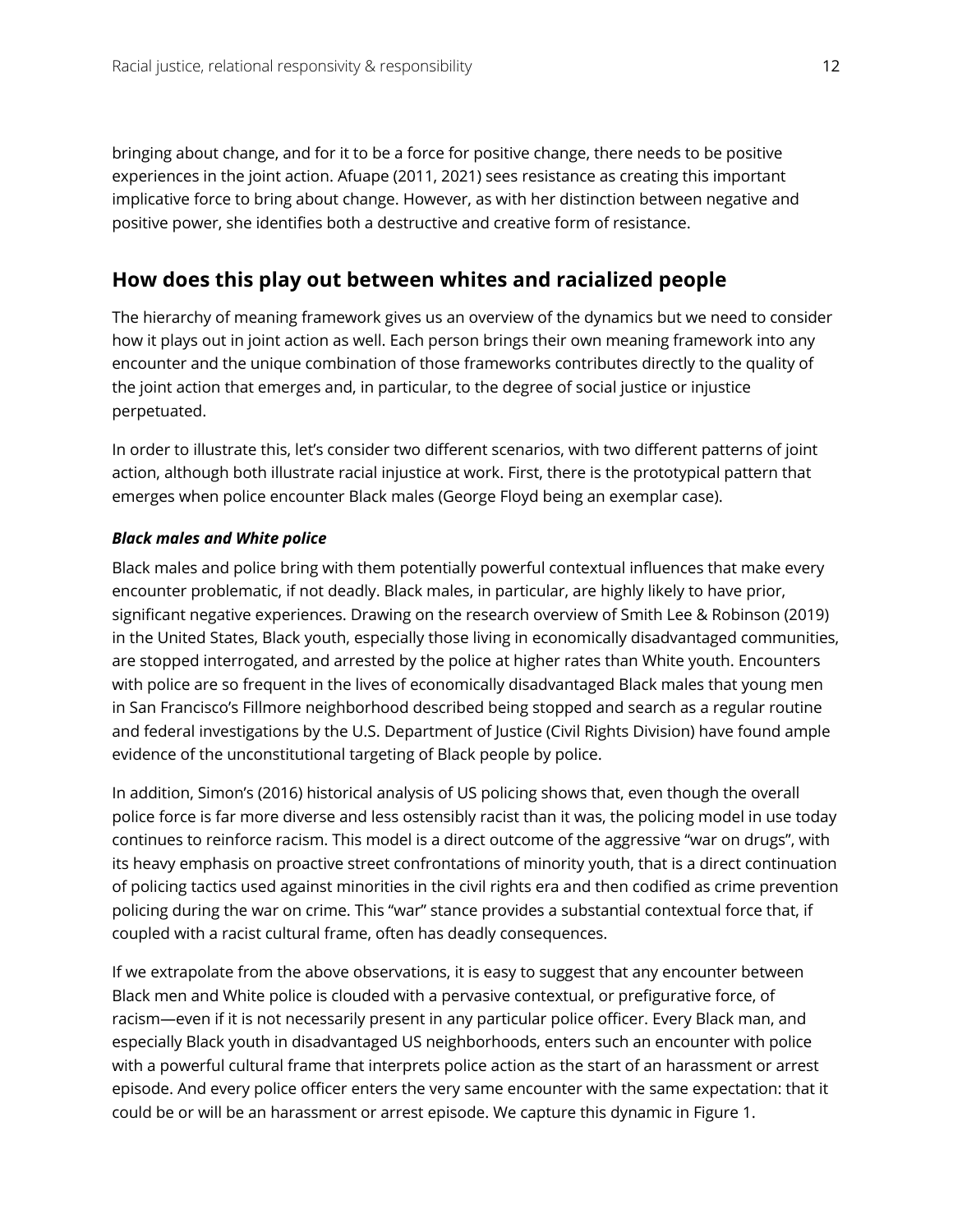#### **White male police officer**

| Cultural:          | ethnocentric/racist                                                            |
|--------------------|--------------------------------------------------------------------------------|
| Organizational:    | we are a legitimate force in society engaged in a deadly war on crime          |
| Life script:       | I am a male police officer protecting our society                              |
| Relational:        | I am legitimised to use force as I see fit/people are obliged to do what I say |
| Episode:           | proactive street confrontation                                                 |
| <b>Black youth</b> |                                                                                |
| Cultural:          | we live in a racist society /ethnocentric frame of mind                        |
| Life script:       | it's us against them/I am an oppressed Black person                            |
| Relational:        | expect the worst from the police                                               |
| Episode:           | harassing street confrontation                                                 |

#### **Figure 1. Imagined meaning hierarchies for a White police–Black youth encounter**

With the very first utterance of the police officer—e.g. "get out of the car" or "stop or I'll shoot" there is a powerful compulsion on the part of the Black person to expect something negative. That they then act with fear makes sense within their meaning framework and substantiates the police expectation. This substantializing force further reinforces the higher order framework of racism. At the same time, there is every reason to expect that, in the case of the police officer, there are further reinforcing practical effects in play—this is the felt force of trying to bring about the actuality that the suspicious Black person deserves to be arrested (even if for something as trivial as possibly passing a counterfeit \$20). And, of course, the reflexive needs of the police officer for a particular kind of response to develop or maintain their contextualizing stories, is likely to add to an already very powerful combination of logical forces.

I appreciate that this analysis paints the police officer in a very negative light. However, it seems to me that not only is it a likely scenario given what we know of such situations, but it is also one in which the institutional/legal power of police acts to further reinforce the inevitably of a less than desirable encounter on the part of the Black person as well as one in which they will most likely feel powerless to change. It is easy to see that the logical force of the encounter can be overwhelming.

When you consider the complex interplay of forces from the perspective of the Black person, it is hard to see what meaning framework they could draw on to enact behaviours that allowed them to walk away safely from any police encounter. Taiwo Afuape (2021) has suggested that resistance to the seemingly racist encounter can engender an implicative logical force of change to the higher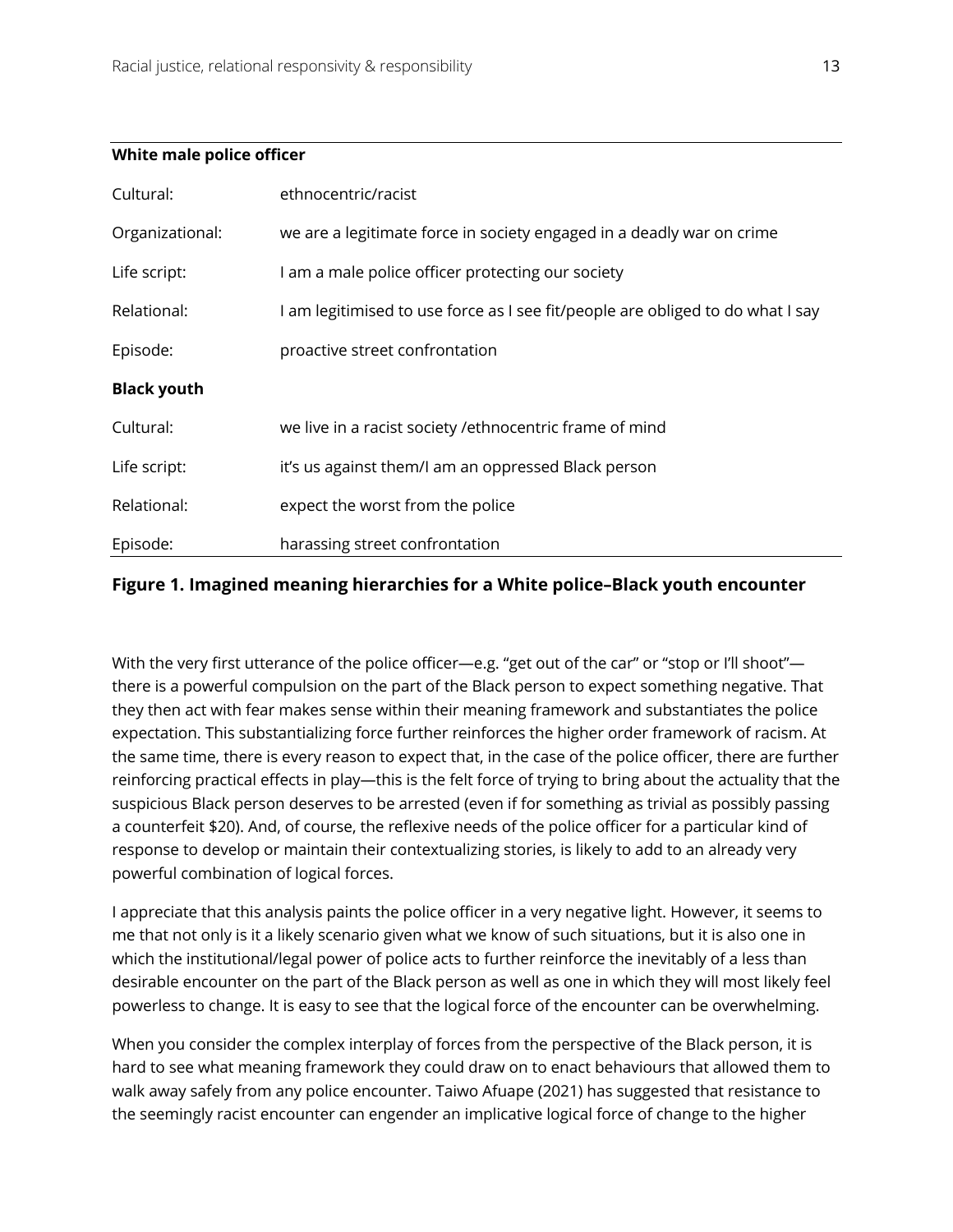order meaning framework. However, for this to be a positive or creative form of resistance that does not lead to arrest would require a significant change in the contextualizing framework of the police officer as well as the Black person. While not denying the possibility, the current cultural ethos makes it very unlikely.

#### *Black people and White progressives*

Diangelo's (2019) discussion of what she calls "nice racism" provides another opportunity to consider how the interwoven logical forces of a White progressive in their encounter with a Black person actually acts to perpetuate racism, despite the progressive stance of the former. Her examples, when coupled with Serwer's (2019) analysis of what he calls the "false promise of civility" and Martin Luther King's (1963) analysis of the White moderate with their shallow understanding and smoothing of racist troubled waters, provide the basis for our imagined encounter here.

The scenario is based on one of the dynamics often observed in Diangelo's organizational diversity training, in which Whites tend to position themselves as never having been told many specifics about racist behavior (systemic or otherwise) and blame their organizations or even racialized people themselves for the lack of learning rather than bothering to seek out any information on their own. This mentality has been called a "cornerstone of imperialism" and is especially onerous when Whites ask racialized people to teach them about racism. Diangelo (2019) describes this particular situation as having the following reasoning: 'We'll observe you and seek to understand you. In doing so, we'll relax while you work. You'll provide us with the fruits of your labor and we'll consider them. We'll decide what to keep and what to reject."

In the following example (Figure 2), drawn from Diangelo's (2019) book, a Black woman, called in to help an organisation committed to social justice, is asked to talk about her experiences of racism to a sea of white faces. I am using one white member of that organisation in this example of the social justice facilitation group.

#### **White progressive**

| Cultural:                                                          | Racist culture/ modernist frame of mind                                                                                   |  |
|--------------------------------------------------------------------|---------------------------------------------------------------------------------------------------------------------------|--|
| Organizational: We are an organization committed to social justice |                                                                                                                           |  |
| Life script:                                                       | I am an open-minded person who believes in orderly progress towards a just society.<br>I am beyond race/I am a non-racist |  |
| Relational:                                                        | I try to be supportive of People of Color but have trouble when they still think I am<br>being racist                     |  |
| Episode:                                                           | Organisational session to learn about racism                                                                              |  |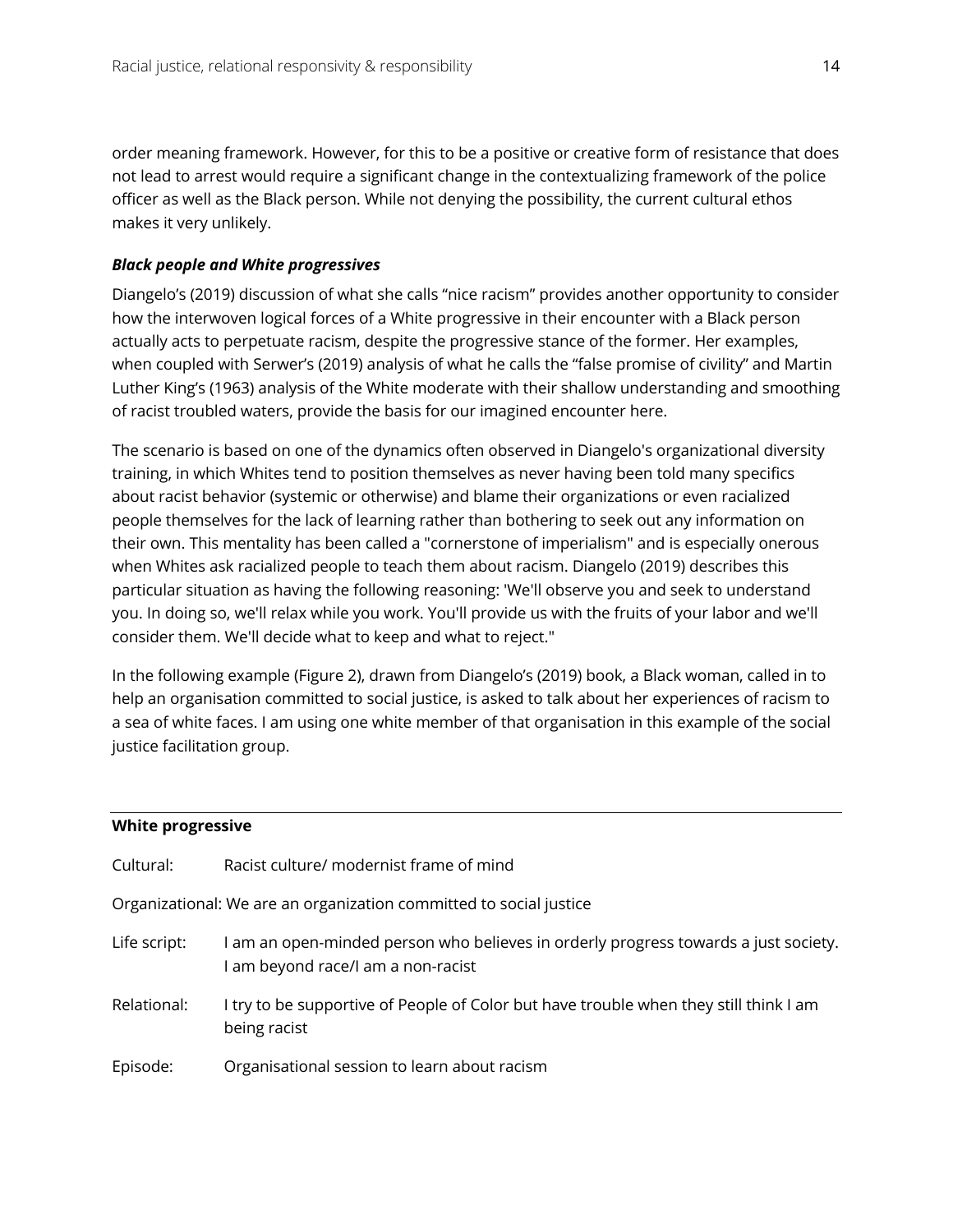#### **Black presenter**

| Episode:                                     | Organisational session to teach about racism                                   |  |
|----------------------------------------------|--------------------------------------------------------------------------------|--|
| Relational:                                  | I expect defensiveness from White people                                       |  |
| Life script:                                 | I'm dedicated to helping White people understand how they perpetuate racism    |  |
| Organizational: Committed to equity training |                                                                                |  |
| Cultural:                                    | Racist culture is more pervasive than Whites can admit/modernist frame of mind |  |

#### **Figure 2:**

**Imagined meaning frameworks for a White progressive–Black presenter session**

# **4. Engaging with difference justly**

At the end of section 2, we wrote about the need for a relational framework using a relationallyresponsive, and responsible, form of understanding that emerges from an "us". We also wrote that the various models and heuristics of the practical theory of CMM, give us a rich language for developing this relationally-responsive understanding. In the previous section, we have used some of this relationally-rich CMM language to lay out some of the relational conditions for the creation of social injustice. Here we turn this around and ask how, from a relationally-responsive and responsible framework can we contribute to the creation of the conditions for just relationships.

From what we have already said, some form of sensitivity or sensibility that could be described as cosmopolitan is a basic prerequisite. Recall that we described a cosmopolitan frame of mind as one that sees difference as an opportunity that needs to be explored and this opportunity and exploration takes place in our communication with others. We also asserted that racism is contraindicated with a cosmopolitan frame of mind. However, at the same time, we recognise that developing this frame of mind or sensibility is not easy (see Jensen, 2020; Penman, 2021a).

There are two different sets of considerations in our exploration of how we can engage with difference in just and productive ways using a cosmopolitan sensibility. First, there is the consideration of what it takes for us as participants in encounters with racially different others to work with those differences creatively. Second, there is the consideration of what we can do as change agents, facilitating others to engage with racial difference. We consider these in turn below.

### **In the interpersonal encounter**

John Stewart (2021) uses the phrase "co-constructing uniqueness" when he talks about what happens in conversations that change the way we treat each other. I find this phrase especially pertinent here when we are considering how to engage with difference justly because of the way it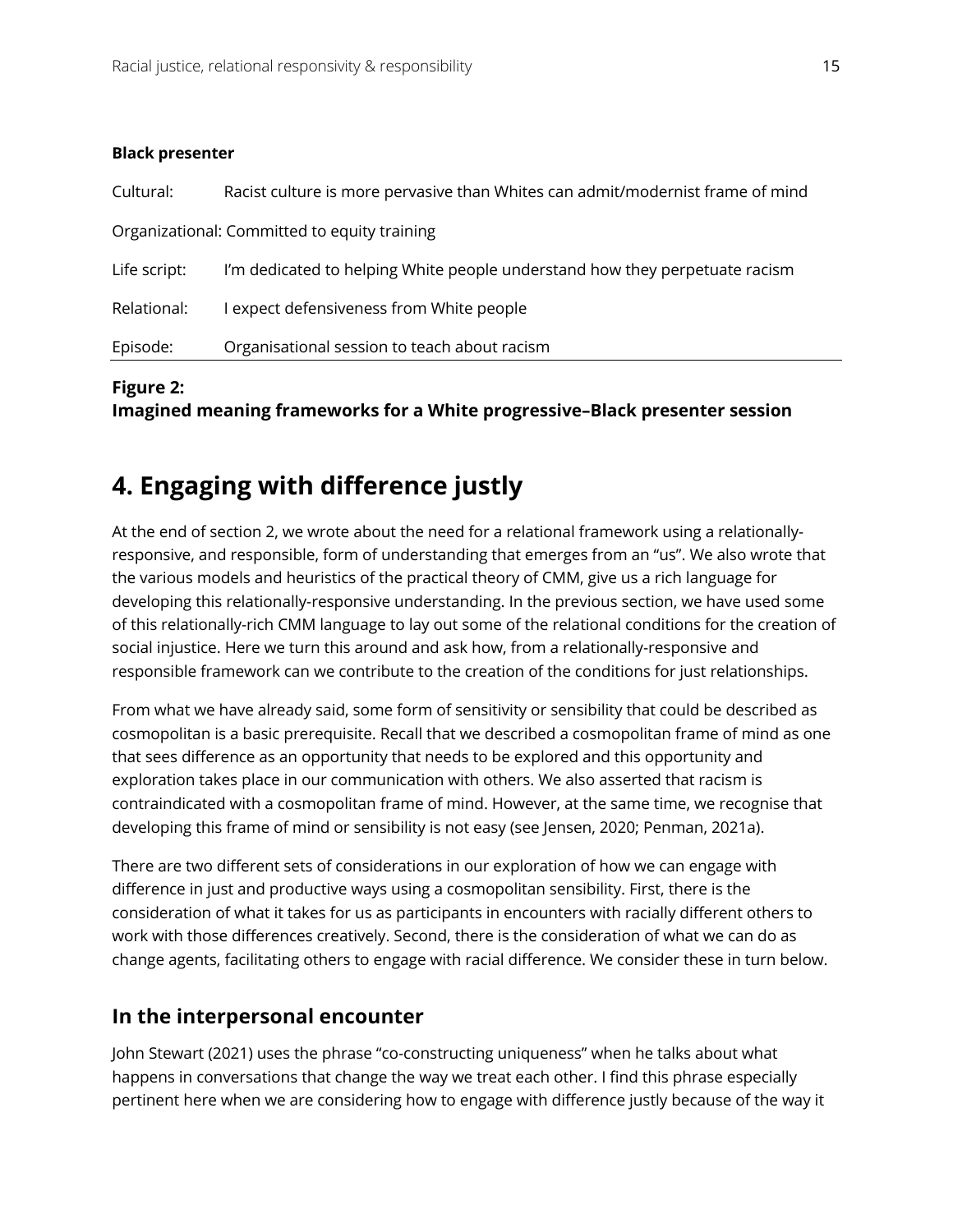highlights two critical features of relating justly: it is a co-constructed process and that each encounter with racially different people will play out in uniquely different ways.

The second observation regarding the complex differences between people helps to highlight that, even though people may be from one racial group or another (and treating "race" as a very loose, socially constructed concept), there is great variability within that group in terms of mindsets, meaning frameworks and the stories by which each person lives their life—for both racialized groups and whites. Given this, there can be no hard and fast rules to be applied universally in any "racially-challenging encounter". Indeed, to do so would be racially unjust. On the other hand, we can approach every encounter with a sense of what may be called for to engage with the manifold differences between each of us, using our cosmopolitan sensibility.

#### *Dialogue, civility and tension*

A cosmopolitan sensibility orientates us to particular ways of engaging with others and to particular communication practices that make living with difference possible and productive. These communication practices draw on the skills and actions needed to be able to engage in dialogue with others, such as deep listening, working collaboratively, allowing others to feel felt and striving to keep the conversation going (Penman, 2021b).

Perhaps it's important to emphasise here that we are not using the term "dialogue" loosely. We are, in fact, using the term from a very specific perspective—the prescriptive approach that draws on the work of Martin Buber (see e.g. Pearce & Pearce, 2003; Stewart & Zediker, 2000). Amongst other things, this form of dialogue is characterized by the participants acting authentically and genuinely engaging in the process in a mutually collaborative way that ensues the participants can go on together (Penman, 2000). And most importantly, this approach to dialogue is fundamentally orientated to the call of the other.

We discussed the call of the other in the first part of this essay and asked how we can make this felt sense of obligation to the other come to the fore in racially diverse encounters. And there is no doubt that engaging in dialogue does just that. However, we don't always get the opportunity to engage in dialogue with racially different people and we don't always engage with racially different people who have the particular skills and mindsets to do so. Yet, we still need to respect their differences and be open and responsive to their "call". A broader sense of dialogic civility will do just that.

Ron Arnett (2001) has proposed this idea of dialogic civility to describe a communication style that promulgates a civil society and, as such, is functional in the public domain. His notion is very deliberately premised on a morality of obligation or responsibility to the other in such a way that he refers to dialogic civility as "responsibility in praxis". This communication style has sufficient dialogic features that it is possible for a common space for diverse viewpoints to be created where differences are heard and not disregarded (for an elaboration of this see Penman, 2021b). Most importantly, perhaps, is the idea that this form of dialogic civility is characterised by being invited and not demanded. To demand a dialogic encounter is to, in effect, negate the very possibility of one.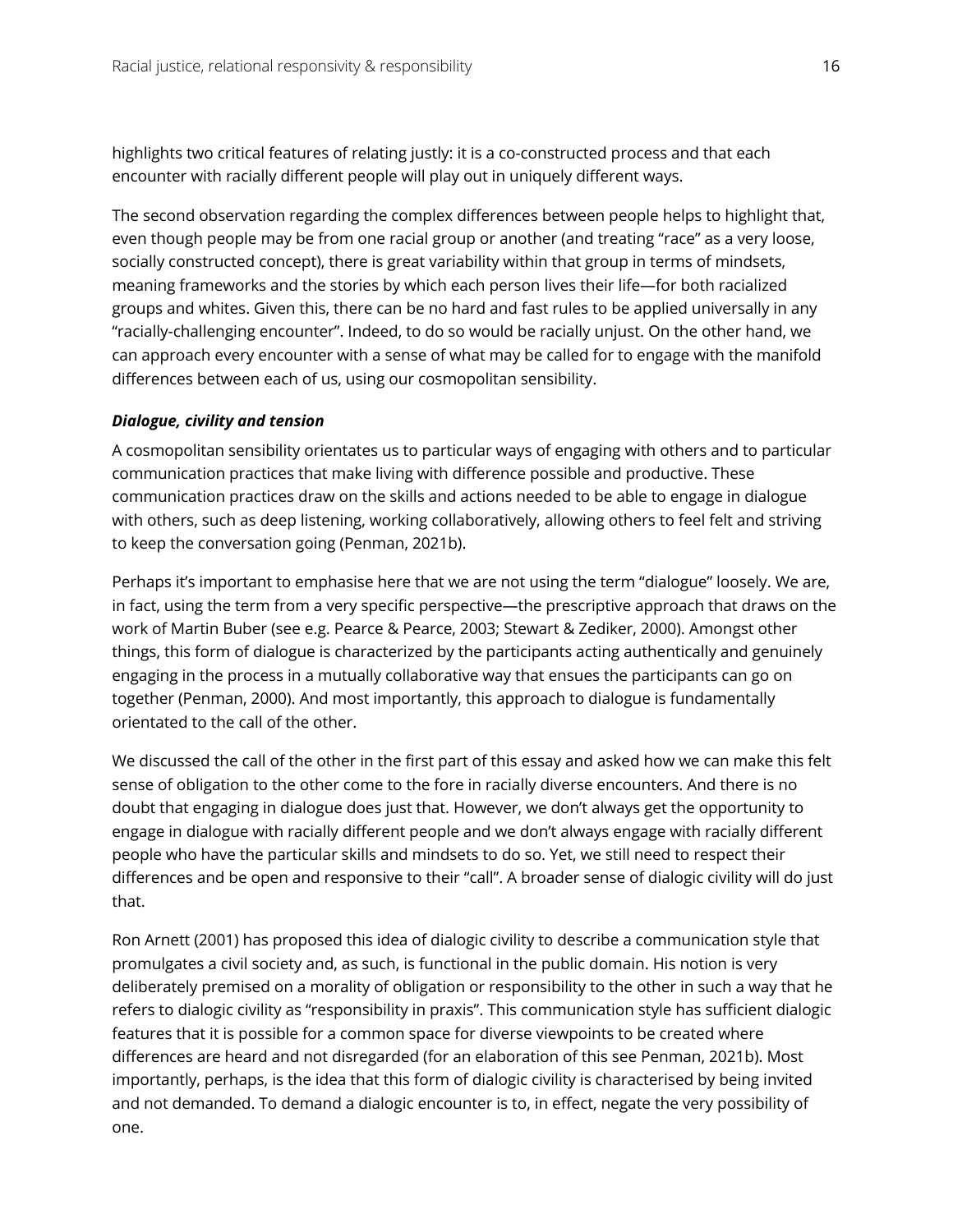At this point we need to emphasise that dialogic civility is something quite different from the civility that Serwer (2109) refers to in his essay on social justice. Serwer shows in very clear terms how an opportunity for social justice during the short-lived period of Reconstruction following the American Civil War was allowed to slip away because what he calls "civility" was prized more than justice. As he puts it "the gravest danger to American democracy isn't an excess of vitriol—it's the false promise of civility." (Serwer, 2019). For Sewer, civility is a form of politeness that covers over difference. I suspect this may be the same form of civility that Diangelo (2019) points to when she talks about white progressives and their "nice racism". In contrast, when linked with dialogue, the idea of civility we are promulgating here is one that directly engages with difference. This is very much the sense of civility that Ron Arnett (2001) articulates with his idea of dialogic civility.

In advocating dialogue or dialogic civility in encounters between people of different racial groupings we are committing to a morality of obligation or responsibility towards others that, in turn, respects differences. In doing this, we are also opening ourselves up to interpersonal tension. Working across difference and exploring possibilities, by necessity, brings tension with it. However, rather than being tension to be avoided, this is tension that acts as the wellspring for change.

In his "Letter from Birmingham Jail," Martin Luther King also observed the importance of certain form of constructive tension. He lamented the white moderate who

*…prefers a negative peace which is the absence of tension to a positive peace which is the presence of justice." He also acknowledged the importance of tension to achieving justice. "I have earnestly opposed violent tension," King wrote, "but there is a type of constructive, nonviolent tension which is necessary for growth." Americans should not fear that form of tension. They should fear its absence." (Serwer, 2019)*

Recalling Jensen's definition of cosmopolitanism (2020, p. 17), we can see that the negative peace that King refers to arises from a attempts to eliminate difference through assimilation, tolerate through passive acceptance or ignore altogether. In contrast, a positive peace based on constructive, nonviolent tension is fostered by a cosmopolitanism that seeks to coordinate difference through dialogue and engagement.

#### *Co-construction, disruption and repair*

When we appreciate the co-constructed nature of all encounters, racially just or otherwise, we find ourselves in a very different world of understanding: it is, to use John Shotter's (1993, 2010) phrasing, a world of joint action calling for a relationally-responsive way of understanding. This form of understanding emerges from an "us" that is essentially out of our individual control. Recognizing this, changes the way we imagine we bring about racial justice relationally. If we can't control it, what can we do to change it?

Perhaps one of the more fascinating and challenging aspects of the social change process is its often apparant lack of rationality or so-called common-sense logic. Developing a relationally-responsive way of understanding is richly rewarding but it carries with it the need for a greater tolerance of confusion, uncertainty and the fundamental unknowingness of interpersonal life, with all of its consequent tensions. Creating good, second-order change calls for messiness, and it is this second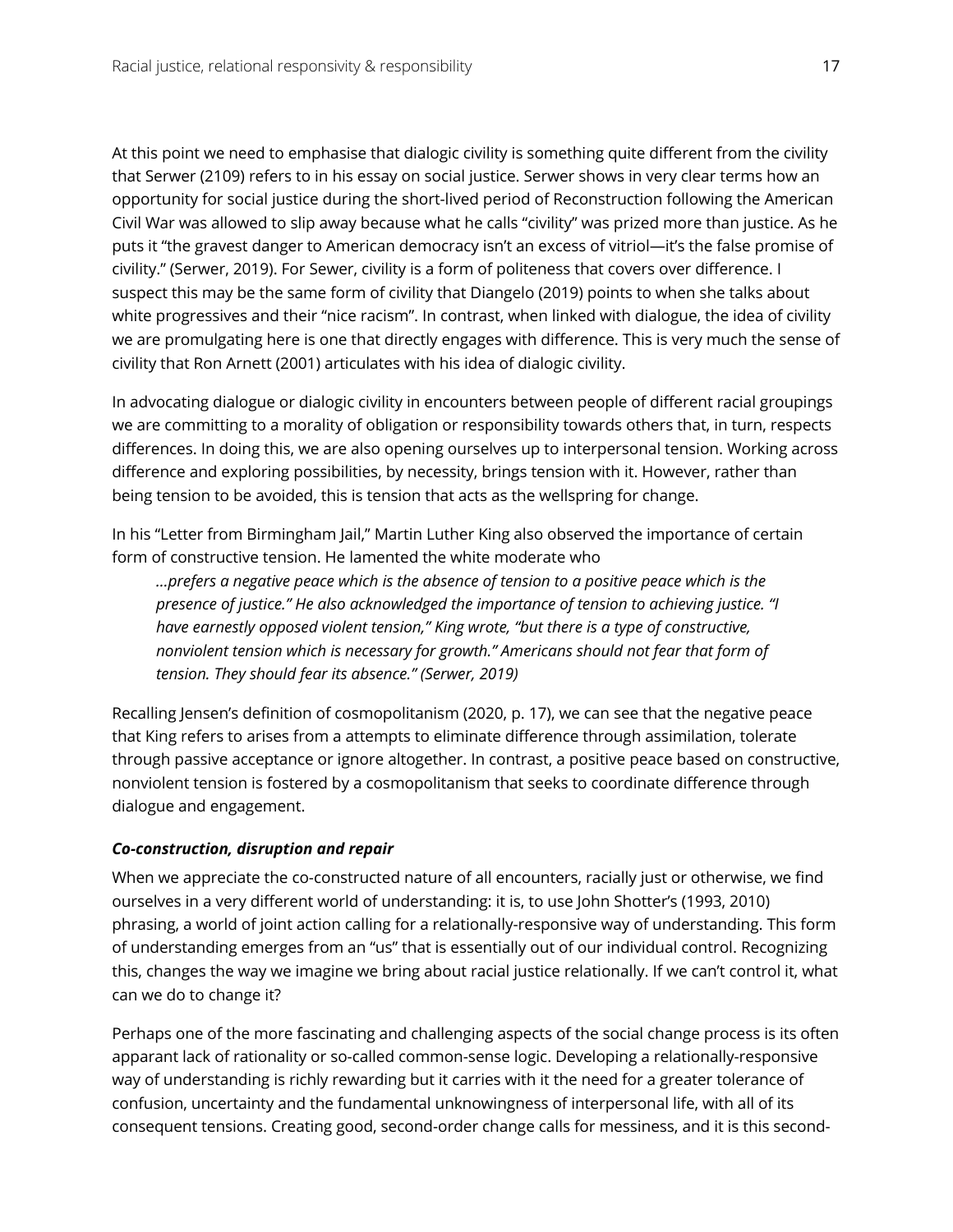order change that is most called for in situations of racial injustice. Watzlawick, Weakland & Fisch's description captures a key aspect of this form of change:

*While first-order change always appear to be based on common sense…second-order change appears, weird, unexpected, and uncommonsensical; there is a puzzling, paradoxical element in the process of change (Watzlawick, et al, 1974, pp. 82-3).*

We need to engage with racially different others knowing that racial injustice is not going to be resolved through the application of a "technique", or by technical control of the situation, or the application of logic in the form of such things as compensatory policy implementations. Nor are we going to bring about greater racial justice through one-off interventions, even if relationallyresponsive. None of these things brings lasting change. Instead, we need co-constructed change: change brought about jointly by people of different color in how they relate with each other. This form of lasting change is neither easy nor untroubled; but it can happen when people commit to coconstructing something better.

The case study used by John Stewart (2021) in his paper about co-constructing uniqueness is a striking example of how such change is possible. Stewart draws on the story of Jennifer Thompson-Canning and Ronald Cotton (2010) from their book *Picking Cotton: Our Memoir of Injustice and Redemption*. Ronald was jailed for 11 years after being identified by Jennifer as her rapist. He was finally exonerated by DNA evidence and, when released, wanted to hear Jennifer's story about what had happened. Careful reading of their ensuing relationship shows how they co-constructed uniqueness through appealing to the other's humanity, being mindfully present to each other and working constructively to understand.

The above case study amply demonstrates that relationship work can be painful, messy, complicated and confusing at the best of times and perhaps no more so when it comes to working with racial differences. On the other hand, this complicated, confusing messiness can act as the very basis for the constructive, nonviolent tension referred to by Martin Luther King in the earlier quote. Working through this tension over time is the pathway to better relationships.

I have previously argued (Penman, 2021b) that discomfort, dis-ease and tension play an important role in finding new openings and new possibilities for bringing about innovative change in our relationships with others. What is equally important is that this messiness of discord needs to be played out fully enough to present opportunities for successful repair and re-engagement. It is in the full playing out that the real relationship work gets done and that the real "radical relationality" suggested by Diangelo (2019) can emerge.

Taiwo Afuape's (2011, 2021) proposal regarding resistance has much to offer itself here. She distinguishes between a destructive and creative resistance, where creative resistance opens up new possibilities and embraces difference. This sense of creative and destructive resistance acting as liberating and oppressing forces respectively bears striking parallels to the positive and negative tension described by Martin Luther King (Serwer, 2019). Afuape's (2011, 2021) idea of creative resistance brings about the constructive, nonviolent tension necessary for growth that King calls positive tension.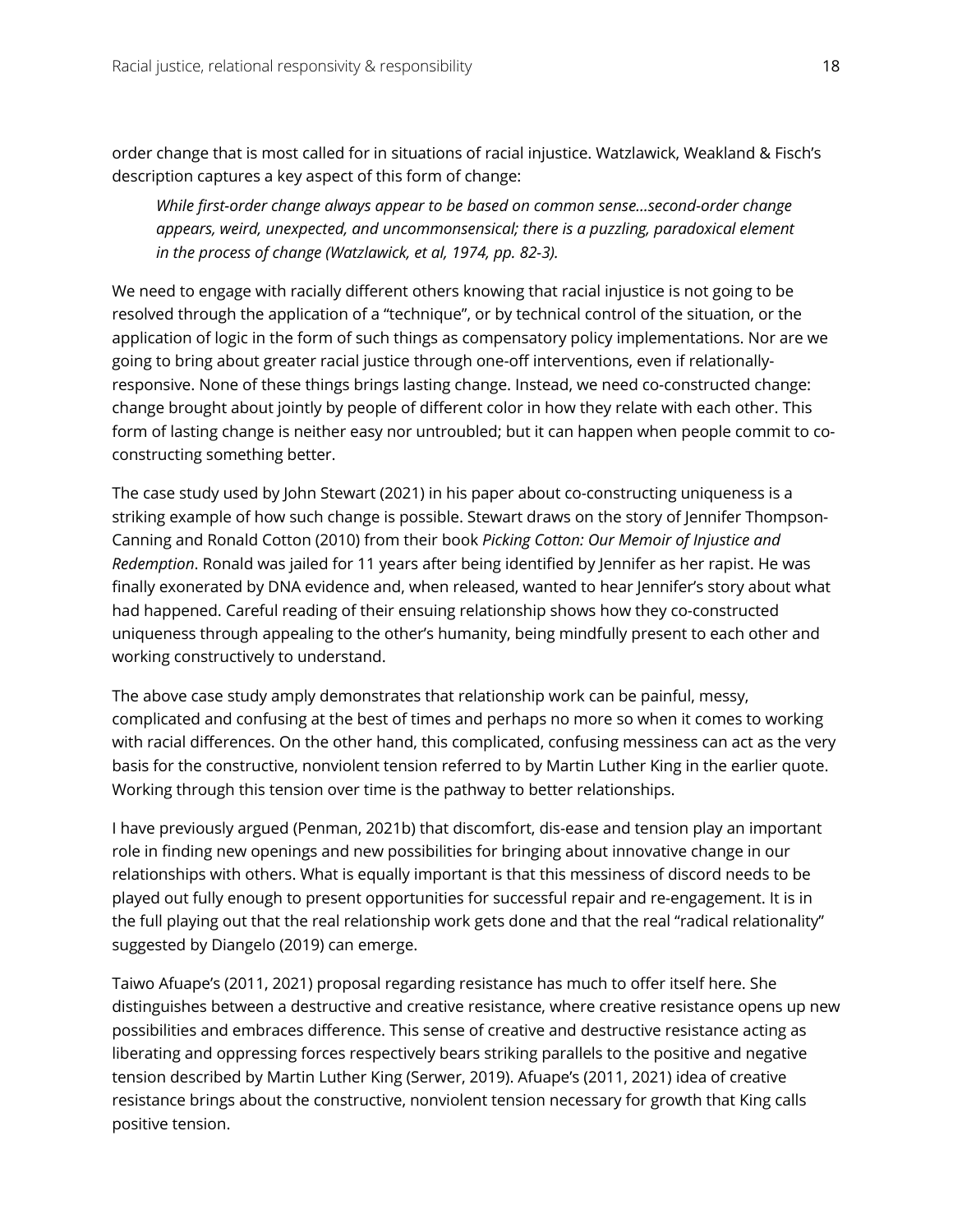Creative resistance works when resistant acts have sufficient inherent implicative logical force to counteract the quite strong contextualizing force of racism. In the CMM hierarchical model of meaning described earlier, Jensen (2021) refers to this implicative force as a reflexive effect characterized by the feeling that our action sequence is modifying one or more higher-level contexts of meaning. This is perhaps the most important effect when it comes to bringing about change. And for it to be a force for positive change, there needs to be positive experiences in the joint action.

Most of us are familiar with the idea of resistance as expressed in marches, protests and the like, where resistance is expressed directly as a group. However, here we need to consider what creative resistance can mean in our everyday encounters with people of different colors. As white people, how can we resist acting in an overt or "nice" racist ways, how can we stop being oppressive to racialized others? As racialized others, how can we resist the imposition of a racist meaning on us, how can we refuse to be oppressed? Moreover, how can each of us do so, while keeping the conversation open?

There is no easy answer to the above question. As I've already said, the application of a universal technique is not the answer, and any moves of/for resistance are subject to unique co-constructions. Instead, what we can do is hone our sensitivities to the possibility of/for resistant speech acts and the openings that may exploit creatively. As John Shotter (2009) has argued, we cannot plan for innovative change in racially-challenging encounters, let alone impose it, but we can prepare for change. To prepare for change calls for what Shotter calls "living on the edge".

These "edge-living sensibilities" (Penman, 2021b) are similar to James Scott's (2012) account of an anarchist sensibility that celebrates local knowledge, common sense and everyday creativity, along with a great tolerance for confusion and improvisation. When it comes to edge-living in our everyday communicative encounters with others of different colors, we need to develop our capacity to play at the edge of meaning, for finding ways of generating alternative viewpoints, for naming creatively, and for responding unexpectedly—all in an endeavour to resist the expected, the conventional and the default cultural meaning frame of white superiority.

Injecting creative resistance moves into a relationship can be a powerful initiator of change but we still have to sustain it. Given the strength of the downward contextualizing forces maintaining the status quo of white superiority playing out the disruption and tensions of creative resistance can be challenging. It calls for what Gallegos, Wasserman & Ferdman (2020) delightfully refer to as "dancing with resistance". Gallegos et al (2020) draw on the dancing metaphor to highlight three important aspects of working productively with resistance: it is a dynamic process, characterized by a joint performance, and there is a possibility of jointly creating something new.

The other important feature of this dance metaphor is that it occurs over time. This is a critical requirement for any significant change to occur. As said above, any disruption process, including resistance, needs time to play out and, most importantly needs time to generate a "repair". This is where the practice of dialogical civility plays a key role.

While there can be a spontaneous, almost visceral, sense to enacting edge-living sensibilities, they are still expressed within a moral compass. The very idea of a relationally-responsive manner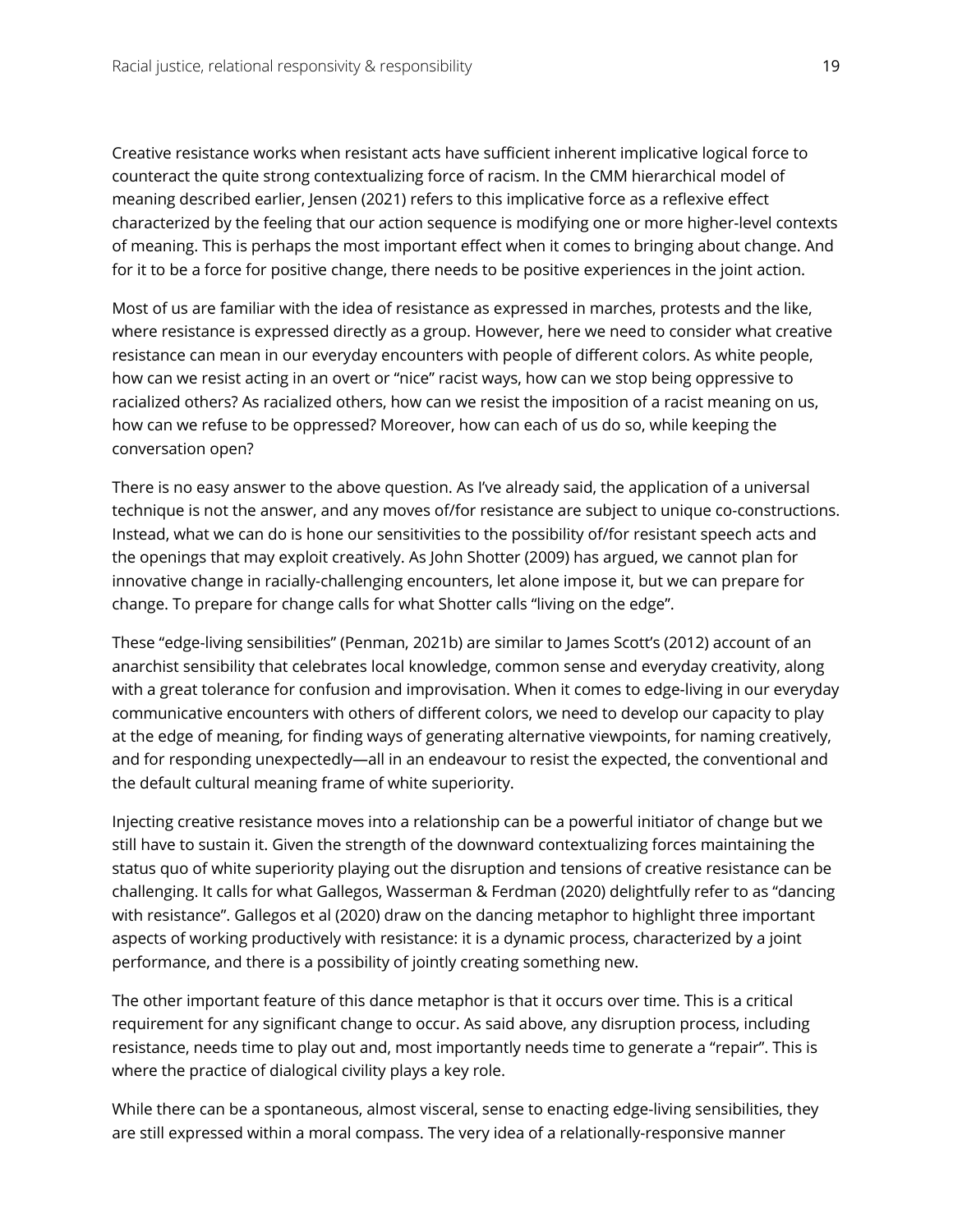necessitates an ongoing consideration of the other. This ongoing consideration of the other calls for the listening, questioning and coordination skills that are all requisite aspects of being dialogically civil with others. If we listen deeply and question with genuine curiosity, while at the same time respect the essential open-endedness of our social world, we keep our engagement with others open and show a responsive respect for their stance and being.

By way of illustrating our proposals here, recall the two scenarios we introduced in Section 2 of the Black youth–White police encounter and the Black presenter–White progressive session. In the training session, let's assume that the Black presenter has some edge-living sensibilities and that she is alert for opportunities to creatively resist and that the White progressive is at least open to a realignment. On the Black presenter's part, she might detect a hint of negative resistance on the part of the White progressive when he declares he is not a racist. In turn she, could inquire, in an open invitational way, if he could say more about what it means to him to be a non-racist. That is certainly an opening for a new type of dance that has possibilities for a relational change.

In the police-youth encounter, just about everything is in "favor" of the White police officer dominating the encounter and forcing the meaning by virtue of their accorded power. As stated earlier, it is hard to imagine what form of interpersonal resistance on the part of the Black youth could have sufficient implicative force to change the overall racist framework of the encounter. This is the extreme situation where the combination of legislative power, a strong racist cultural framework and the police organisational framework all work to conspire against the Black youth. In such circumstances, third-party intervention and supportive structural changes play a more important role and, indeed could offer the only possibility for change. This does not negate the importance of a relational framework for understanding and changing racial injustice but it does point to the importance of outside agents in facilitating and fostering change. Indeed, in our current predominantly ethnocentric/racist culture, the intervention of outside agents is likely to be the major, if only, impetus for relational change and we offer some positive examples of this below.

## **As change agents**

When we are working as change agents, we are doing so from a third-person perspective. In the context of racial injustice, our specific focus is on drawing attention to communication patterns perpetuating racial injustice and on offering ways for helping people engage with difference arising from color more justly. As change agents our role is to facilitate greater relational awareness and greater relational responsibility. Below, we consider two different types of approaches orientated to relational change: a) systemic questioning offered in therapeutic-like contexts or specific interventionist circumstances to enhance relational reflexivity, and b) broader training practices offered by facilitators to enhance relational or dialogic eloquence.

#### *Systemic questioning and relational reflexivity*

Relational reflexivity is the capacity to be both aware of, and to reflect on, our relationships with others. John Burnham (2005) describes this form of reflexivity as creating opportunities for considering, exploring and experimenting with different ways of relating. When it comes to racial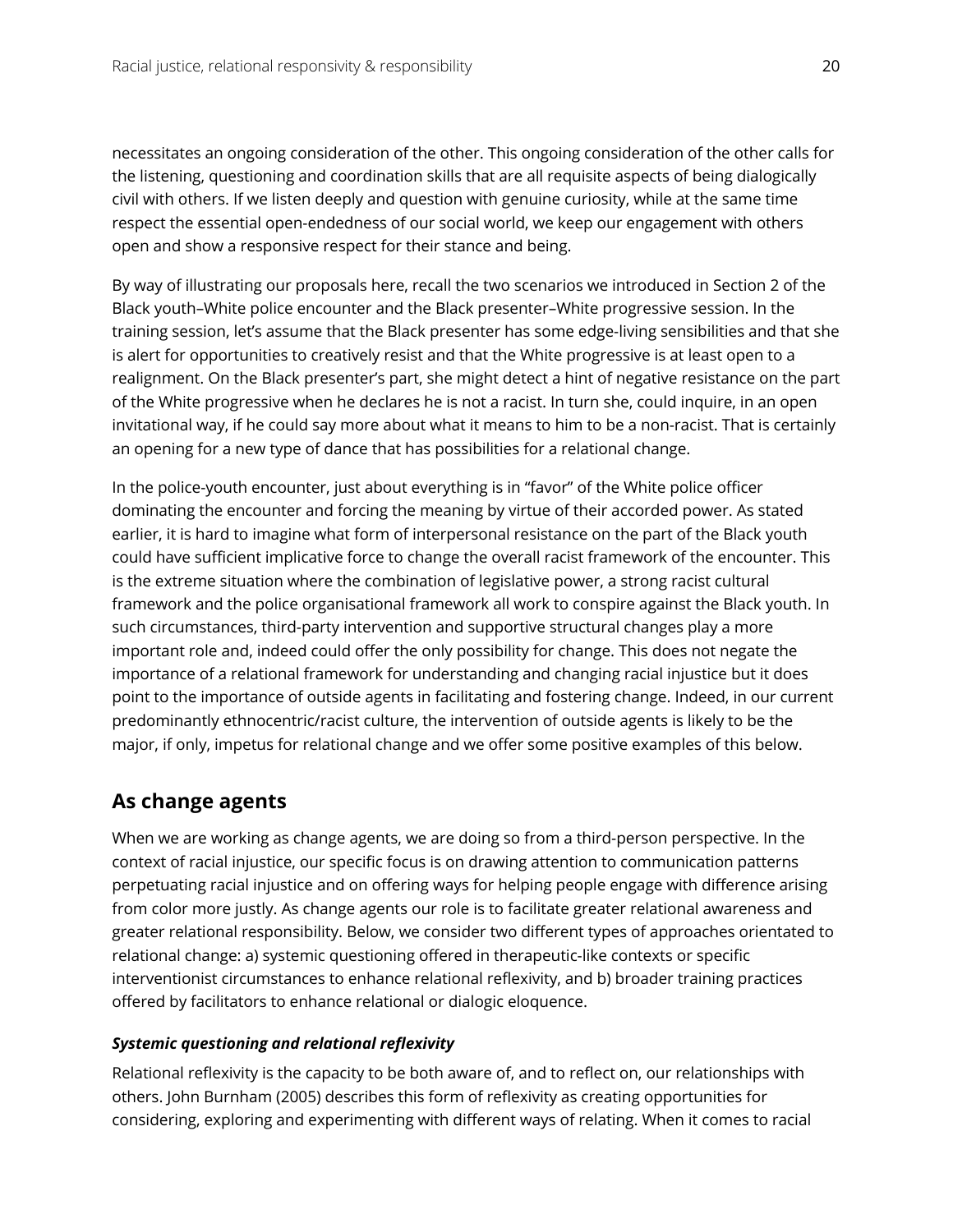injustice experienced in interpersonal encounters, the capacity to be relationally reflexive and to use it creatively is a key element in bringing about change. And one of the best ways of cultivating this relational reflexivity is to ask questions.

Questions are the lifeblood of learning, growing and changing, especially those arising from uncertainty and designed to explore options to open up new possibilities. These open questions, asked from a genuine curiosity, allow us to generate accounts of what may be going on in joint action, to invite reflection, and to initiate change. Circular or systemic questioning, is a particular type of guided open question, developed to be a powerful tool for demonstrating connections and exploring relationships (e.g. Creede, Fisher-Yoshida & Gallegos, 2012). And, as Barbara McKay (2021) illustrates, circular questioning is an invaluable tool in systemic therapy.

The whole idea of circular questioning evolved from an early therapeutic approach of the Milan Group. This group of therapists recognised the creative power of questions and worked to develop a way of using them for the co-creation of accounts "pointing from past and present into future possibilities for change immediately the questions are asked. The questions they found created insight, changed perspectives, opened up new methods of solving life's challenges and developed future possibilities" (Cronen, Lang & Lang, 2009, p. 8). While circular, or systemic, questioning is primarily used in therapeutic situations, it can be used beyond such contexts. If we consider the second example we have been using, of the training session involving a Black presenter and a White progressive, circular questions could be used by another facilitator to open up the reflections further.

Cronen et al (2009) identify four different ways in which circular questions can be used to generate relational reflexivity. Some of the questions aim to help with making connections amongst different participants and in the case of our example, could include "how do you think Pauline (the Black presenter) felt when you said you (White progressive) were a non-racist?", "could there be others in the group who felt the same?", or "are there others in the group who might think differently?".

Other questions are asked to help make connections in time. These are especially important in helping participants reflect on how actions create the conditions for the next actions and change the perception of past actions. In our example, such questions to Sandra, the White progressive, could include "would you have labelled yourself as a non-racist before the company publicly committed to social justice?", "how do you think that naming reflects the future commitment of your organization to social justice?" Pauline, the Black presenter, could be asked "If you continued to help the organization meet their social justice standard, how do you think you could improve things?"

A third set of questions explores the connections within and between participants' stories. For example, we might want to explore with Sandra, the White progressive, her story of being a nonracist: "when did you start to say that you were a non-racist?", "do you recall anything that specifically prompted it?", and "how important is it to the way you see yourself?" In contrast, we could ask Pauline about her anti-racist story and how important it is to her.

A fourth set of questions are aimed at making connections between person positions, acknowledging directly that we think and behave differently from different positions. For example,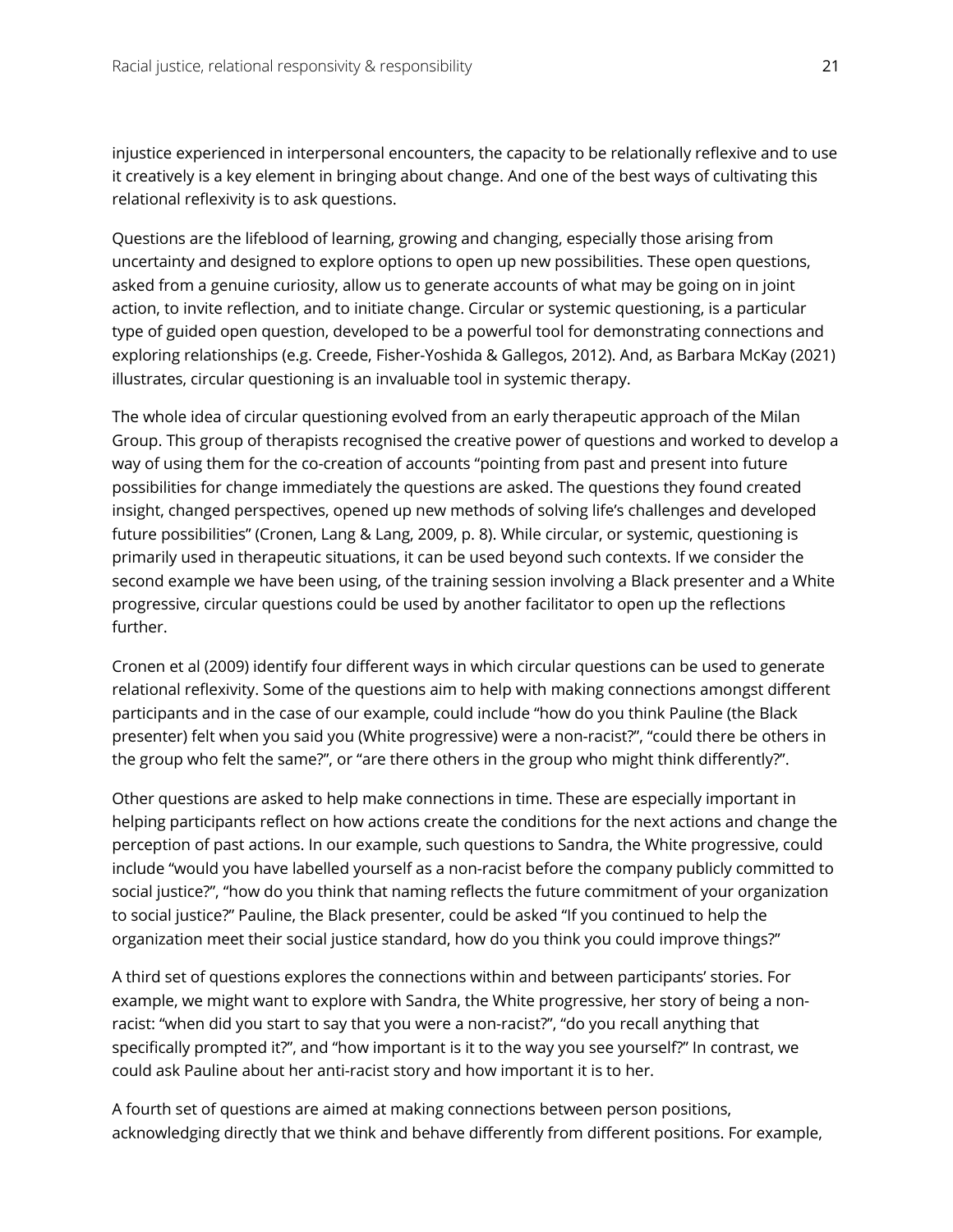we could ask Pauline about how much her resistance to the word "non-racist" might change if she were not acting as representative of Black people? And we could also ask Sandra, to speak about her non-racist story from her position as a member of the local sport team and not as a staff member of an organisation striving for social justice.

Cronen et al (2009) also show circular questioning can be used to flesh out the CMM heuristic model based on hierarchies of meaning, logical forces and storied coherence. The types of circular questions and the examples given above offer a broad coverage of the options available to a change agent using systemic interventions. McKay's (2021) therapeutic case study offers a parallel set of considerations that could be used for interventions in racially unjust contexts.

Systemic interventions of the form described above work well with small groups of people working together to reflect on and change their relationships with each other. Systemic interventions of the form described above are less likely to be amenable, however, to the type of situation described in the Black youth–White police encounter. Broader, systemic change is warranted to change the racist framework, especially within the police culture and organisations that contribute such strong contextualizing force to any such encounter.

#### *Transformational change and relational responsibility*

Change programs orientated to learning and development play a significant part in any broader systemic social and/or organisational change. In keeping with our central relational story, we have chosen to use the idea of "relational responsibility" to capture the orientation of programs needed to help participants engage in just relationships with peoples of different colors. This term "relational responsibility" is intended to capture our recurrent themes of relational responsivity and relational reflexivity and to link it to the felt sense of obligation to the other that is the hallmark of a truly relational approach.

In order to be able to act in a relationally responsive and responsible manner in the context of peoples of different color, the color difference needs to be valued and not feared. Racism flourishes in an ethnocentric cultural frame, where white privilege and power readily forces Black and other People of Color into the category of the inferior "other". This is in stark contrast to a cosmopolitan frame in which the difference in the other is valued as offering opportunities for new understandings and meanings to emerge. Yet, as Jensen (2020) acknowledges, cosmopolitan communication is not widely practiced and requires a level of cognitive development that is not commonly found in our contemporary society.

Our task here, and elsewhere, has been to consider how we can contribute to this shift in levels of thinking and the concomitant shift to the form of cosmopolitan communication and, specifically, how we can do so in a way that transforms rather than just trains? Here I want to consider two core requirements for a change program bringing about a transformation in our ways of relating with different others: changing our stories and acquiring new relational skills.

We described the different frames of mind earlier in terms of the different stories that we can draw upon to make sense of different others. To change the frame from the racist/ethnocentric one or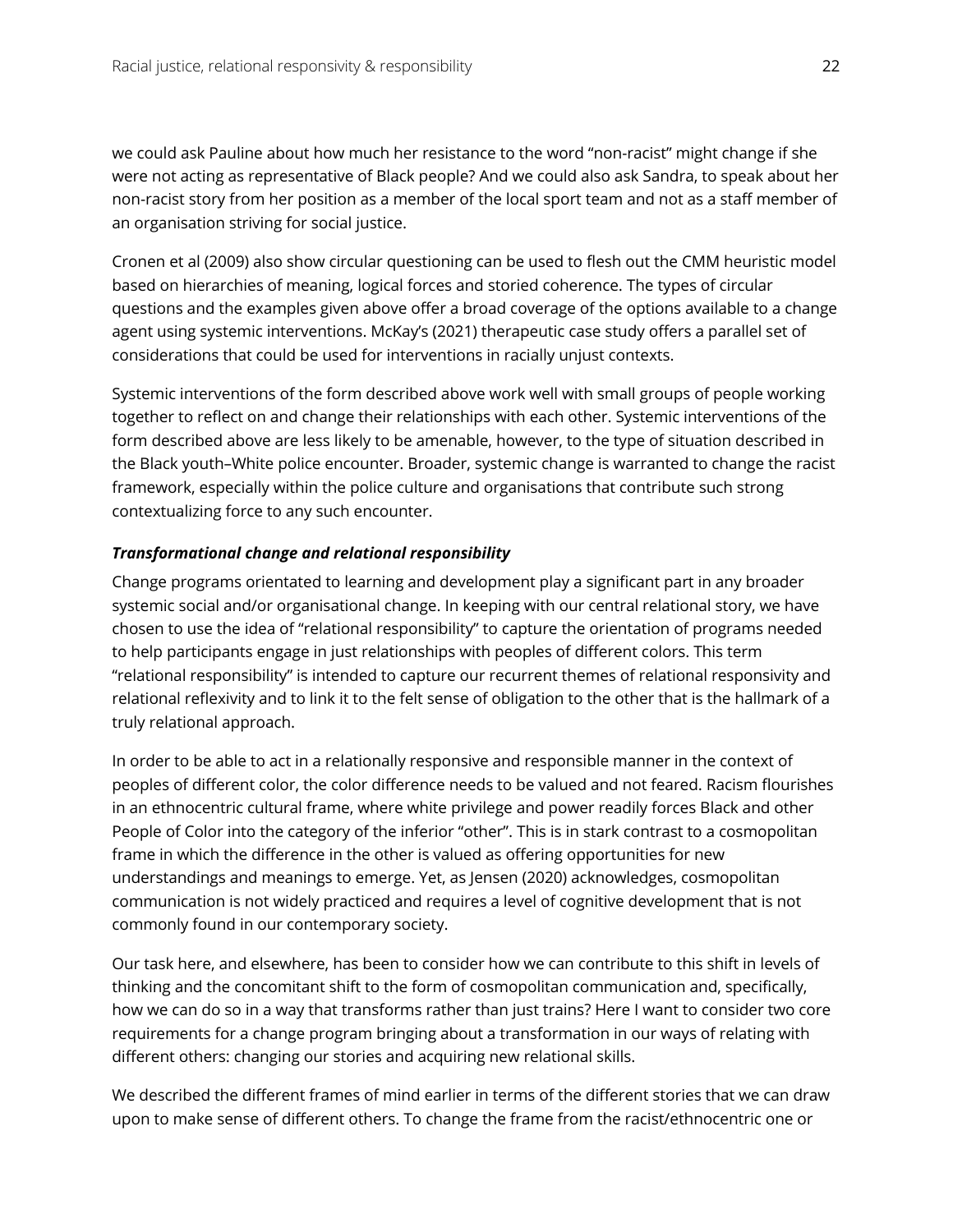even the modernist one to a cosmopolitan form requires a dramatic change in the social resources we draw upon to make sense of our social world. In order to bring about this change we need to situate people where their resources are put at risk (Parish-Sprowl, 2014).

Putting resources at risk is a CMM way of talking about the challenge of transformation. You could see this as equivalent to the idea of a disorienting dilemma used in transformational learning (Mezirow, 2000) and to the way that Kegan (2000) talks about the importance of contradiction, paradox and oppositeness in bringing about changes in levels of consciousness. This is also the way in which I talked about second-order change earlier as being weird, unexpected, and uncommonsensical with a puzzling, paradoxical element (Watzlawick, et al, 1974).

Resistance can be a significant way of putting social resources at risk in racially challenging contexts, and when it creates dilemmas, contradictions and even paradoxical situations it has the potential for being creative in the sense described by Afuape (2011). For this potential to come to fruition, the resistance needs to be accompanied by learning opportunities for developing new stories that change meaning frames.

Let's take the example of Sandra, White progressive, and Pauline, the Black presenter, and consider what could ensue if Pauline won't accept Sandra's self-labelling as a non-racist. It may be that this creates an ideal resistive moment for the organisational facilitator/trainer to explore another way of "storying" Sandra's life-script and, as a consequence, another way of thinking about racial differences within the group as a whole. In this instance, I can envisage the whole group, including Pauline, exploring other ways of talking about racism and, thus developing new ways of relating with each other—as racialized others and whites—that take responsibility for the other.

Re-storying can still be done without the critical incident or experience of resistance and the Diversity, Equity and Inclusion (DEI) work of Wasserman and her colleagues (e.g. Wasserman, 2014; Gallegos, Wasserman & Ferdman, 2020) is a prime example of such an approach. In terms of our Black youth–White police example, this DEI approach lends itself directly to use in changing the organisational police culture that perpetuates acts of violence against Blacks and People of Color.

Reverse mentoring is a particular approach used in DEI programs and is one popular in the UK. A pertinent example can be seen in the Reverse Mentoring project of New Scotland Yard (2021) where three young women have mentored a trio of the Metropolitan Police's top women officers for six months. The reverse mentoring project helped officers get closer to communities they serve by gaining fresh perspectives on issues including domestic abuse, knife crime and social inequality.

Other programs for changing the relationships between racialized people and the police draw on other forms of re-storying, including that of improv training for enhancing those edge-living skills mentioned earlier. The Second Wave is one such program in The Netherlands, aimed at breaking down the stereotypes between Moroccan youth and police in Gouda and providing opportunities for developing new relationships (https://vimeo.com/61116920).

At the same time that re-storying is occurring, there is a need for the development of matching relational skills—skills that allow a cosmopolitan sensibility to come to the fore. There are a number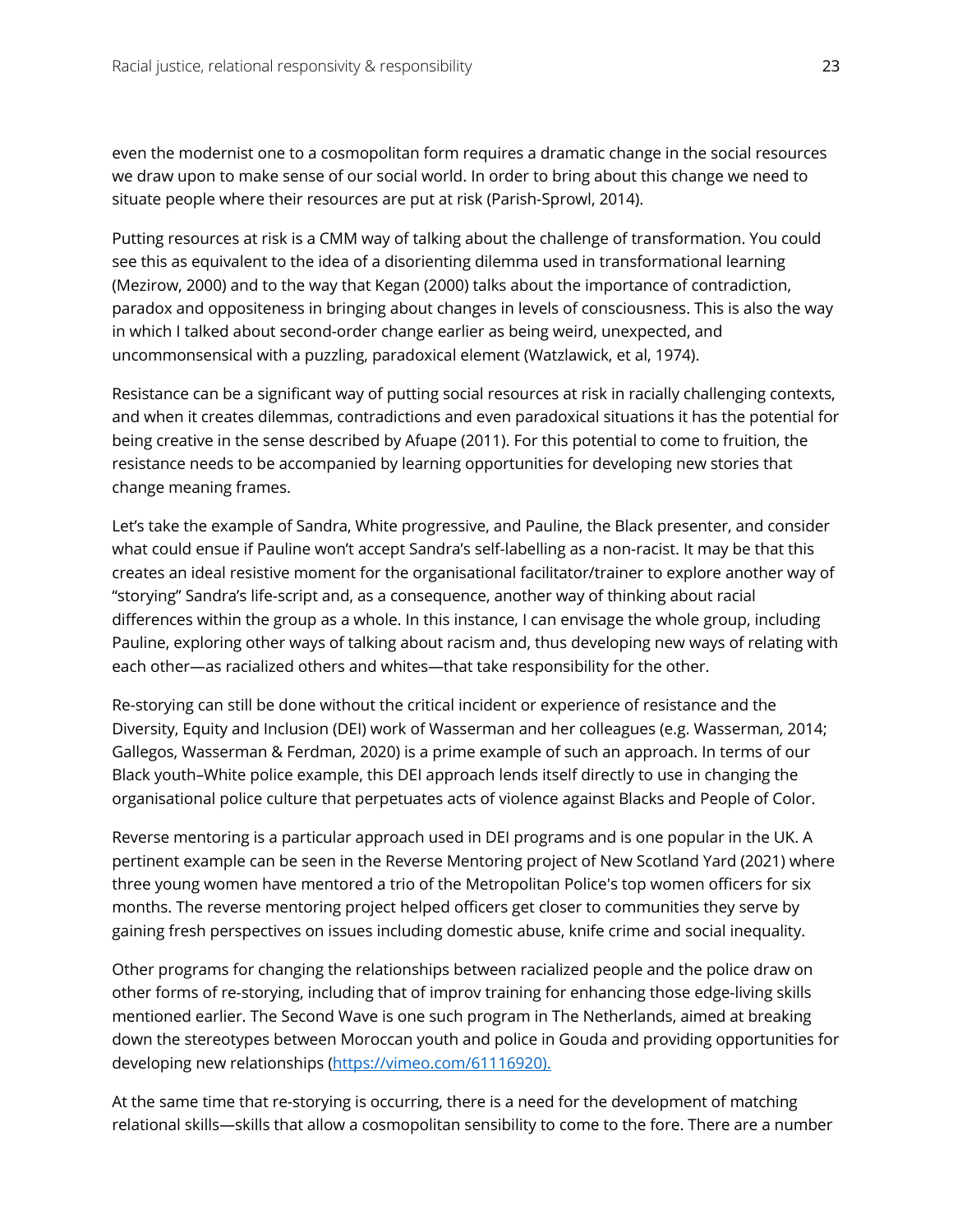of different skills associated with a cosmopolitan form of communicating and Jensen (2020) has identified at least 16 of them. All these communication skills call for a way of relating with others premised on a fundamental relational responsibility to them. A core set of the practices identified by Jensen (2020) draw on the skills needed to be able to engage in dialogue with others.

In CMM terms, dialogue is a special form of joint action, distinguished not so much by what is said in the process but by how the participants relate with each other. They ask questions to invite answers, not to make a point; they speak as part of their contribution to the joint action unfolding, not to make an impact on the other person; and they are open to being changed, not set in their own stance. Dialogue can also be described as an interpersonal process in which participants stand in the tension between holding their own ground as a listener and talker and being profoundly open to the other as a listener and talker. To hold your own ground requires displays of genuineness, openness and reflexive awareness. Being profoundly open to the other requires displays of curiosity, creativity and being in the present.

This form of dialogue is often thought of as a highly specialized and intimate form of engagement, but this is not necessarily the case. The idea of dialogic civility was introduced earlier to highlight the fact that dialogic-type engagements can still occur in public spaces. And the work of the Public Dialogue Consortium (PDC) in the cities of Cupertino (Spano, 2001) and San Carlos (K. Pearce, 2010) amply demonstrate that whole communities can learn to use dialogic skills to make better communities together. However, as that very same work also demonstrates, this form of public dialogue is unlikely to happen on its own without some form of intervention (Spano, 2001).

The PDC work in Cupertino is particularly pertinent to our concern here as it demonstrates how change agents can work within communities to facilitate dialogic events, including events designed to engage with issues of cultural diversity and with community safety. Spano (2001) describes the processes and interventions that brought about significant change in the community's capacity to work together dialogically and the impact this had on the community. Of significance is that the original story of "racial" issues had changed significantly to a story of "cultural enrichment" and "diversity" (Penman, 2001). Also of significance was the way that local police were involved in the project from the start and the positive impact this had on the officers feeling involved and being part of the community.

The outcome of the Cupertino project holds great hope for changing the relationships between police and communities of Black people and People of Color in other contexts and locales. And the outcomes of the other approaches and case studies offered here, add to this sense of hopefulness. When we can open ourselves up to new stories and new ways of being with others good things can happen.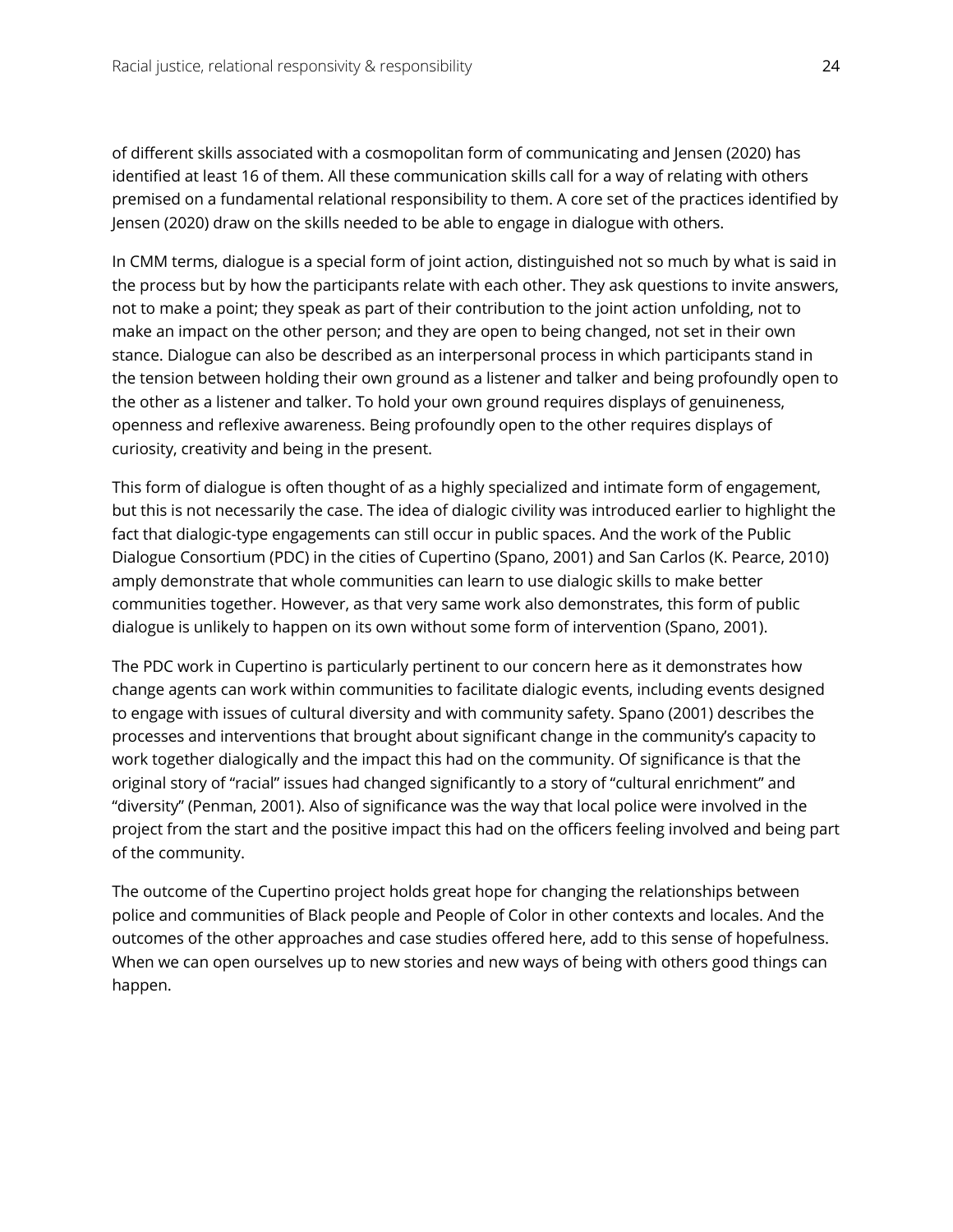## **References**

- Afuape, T. (2011). *Power, resistance and liberation in therapy with survivors of trauma*. East Sussex & New York: Routledge.
- Afuape, T. (2021). CMM and Liberation Psychology post George Floyd. Paper presented at the AFT conference, 23 September. https://www.aftconference.co.uk/
- Angier, N. (2000). https://archive.nytimes.com/www.nytimes.com/library/national/science/082200scigenetics-race.html
- Arnett, R. (2001). Dialogic civility as pragmatic ethical praxis: An interpersonal metaphor for the public domain. *Communication Theory, 11(1),* 5-13.
- Bosnu, N. & Pendry, N. (2021). A framework for privileging conversations about race in a local authority context. Paper presented at the AFT conference, 24 September. https://www.aftconference.co.uk/
- Burnham, J. (2005). Relational reflexivity: A tool for socially constructing therapeutic relationships. In C. Flaskas, B. Mason, & A. Perlerz (Eds.) *The space between*. UK: Karnac Publishing.
- Chen, V. (2014). Transforming power through systemic questioning in dialogue. In S. Littlejohn & S. McNamee (Eds.) *The Coordinated Management of Meaning: A festschrift in honor of W. Barnett Pearce* (pp. 163-181). Madison, NJ: Fairleigh Dickinson University Press.
- Cronen, V., Lang, P. & Lang, S. (2009). Language and action: Wittgenstein and Dewey in the practice of therapy and consultation. *Human Systems, 20(1),* 7-34.
- Creede, C., Fisher-Yoshida, B. & Gallegos, P. (2012). CMM as transforming practice. In C. Creede, B. Fisher-Yoshida & P. Gallegos (Eds.) *The reflective, facilitative and interpretative practice of the Coordinated Management of Meaning* (pp. 23-42). Madison, NJ: Fairleigh Dickinson University Press.
- Cunneen, C. (2020.) "The torment of our powerlessness": Police violence against Aboriginal people in Australia. *Harvard International Review.* https://hir.harvard.edu/police-violence-australiaaboriginals/
- Daniel, K. (2020). Why BIPOC is an inadequate acronym. https://www.chatelaine.com/opinion/whatis-bipoc/
- Deetz, S. (2014). Power and the possibility of generative community dialogue. In S. Littlejohn & S. McNamee (Eds.) *The Coordinated Management of Meaning: A festschrift in honor of W. Barnett Pearce* (pp. 217-234). Madison, NJ: Fairleigh Dickinson University Press.
- Diangelo, R. (2019). *Nice racism: How progressive white people perpetuate racial harm*. Boston, MA: Beacon Press.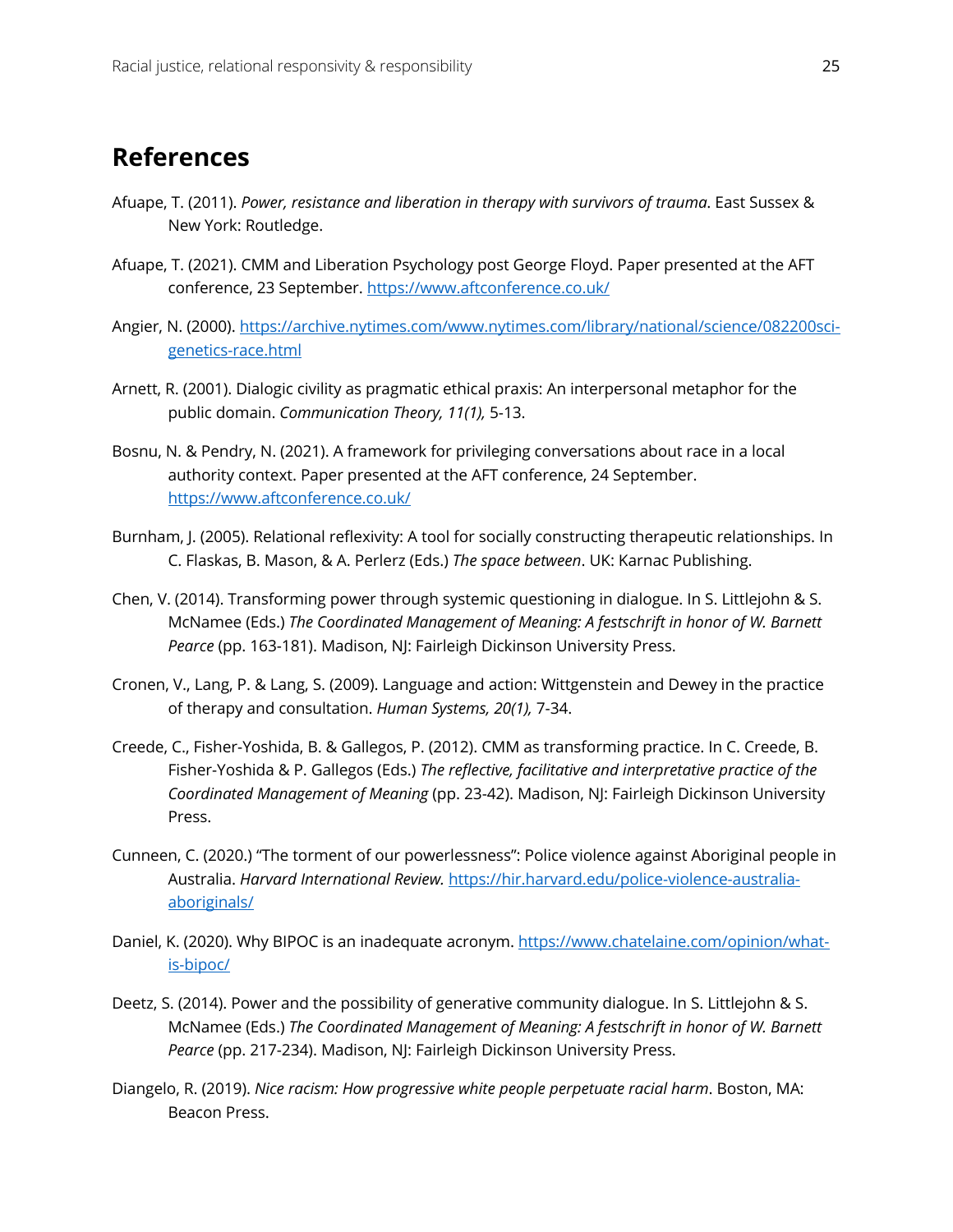- Gallegos, P. V., Wasserman, I. C. & Ferdman, B. M. (2020). The dance of inclusion: New ways of moving with resistance. In K. M. Thomas (Ed.) *Diversity resistance in organizations*. (Second edition) (pp. 165-177). NY & London: Routledge.
- Graves, J. L. (2004). *The race myth: Why we pretend race exists in America*. Penguin.
- Jensen, A. (2020). *A call to cosmopolitan communication: A narrative of richness and mystery*. Oracle, AZ: CMMi Press.
- Kegan, R. (2000). What "form" transforms? A constructive-developmental approach to transformational learning. In J. Mezirow (Ed.) *Learning as transformation: Critical perspectives on a theory in progress* (pp. 35–69). San Francisco, CA: Jossey-Bass.
- McKay, B. (2021). Cosmocouples: One approach to working therapeutically. In R. Penman (Ed.) *A cosmopolitan sensibility: Compelling stories from a communication perspective* (pp. 85-108). Oracle, AZ: CMMi Press.
- Mezirow, J. D. (2000). *Learning as transformation: Critical perspectives on a theory in progress*. San Francisco, CA: Jossey-Bass.
- New Scotland Yard (2021). Why teenagers are mentoring Met Police officers. https://www.youtube.com/watch?v=-oNuec6Y1uA
- Norton, Q. (2014). How white people got made. https://medium.com/message/how-white-peoplegot-made-6eeb076ade42
- Pearce, K. (2010). *Public engagement and civic maturity: A Public Dialogue Consortium perspective*. Pearce Associates/Lulu Enterprises.
- Pearce, W. B. (1989). *Communication and the human condition*. Carbondale, IL: Southern Illinois University Press.
- Pearce, W. B. (2014). At home in the universe with miracles and horizons. In S. Littlejohn & S. McNamee (Eds.) *The Coordinated Management of Meaning: A festschrift in honor of W. Barnett Pearce* (pp. 1-48). Madison, NJ: Fairleigh Dickinson University Press.
- Pearce, W. B. & Pearce, K. (2003). Taking a communication perspective on dialogue. In R. Anderson, L. A. Baxter & K. N. Cissna (Eds.). *Dialogue: Theorizing difference in communication studies* (pp. 39-56). Thousand Oaks, CA: Sage.
- Penman, R. (2000). *Reconstructing communicating: Looking to a future*. Mahwah, NJ: Lawrence Erlbaum.
- Penman, R. (2001). Voices of the Cupertino community as heard and reflected upon. In S. Spano (Ed.), *Public dialogue and participatory democracy: The Cupertino community project* (pp. 201- 209). Cresskill, NJ: Hampton Press.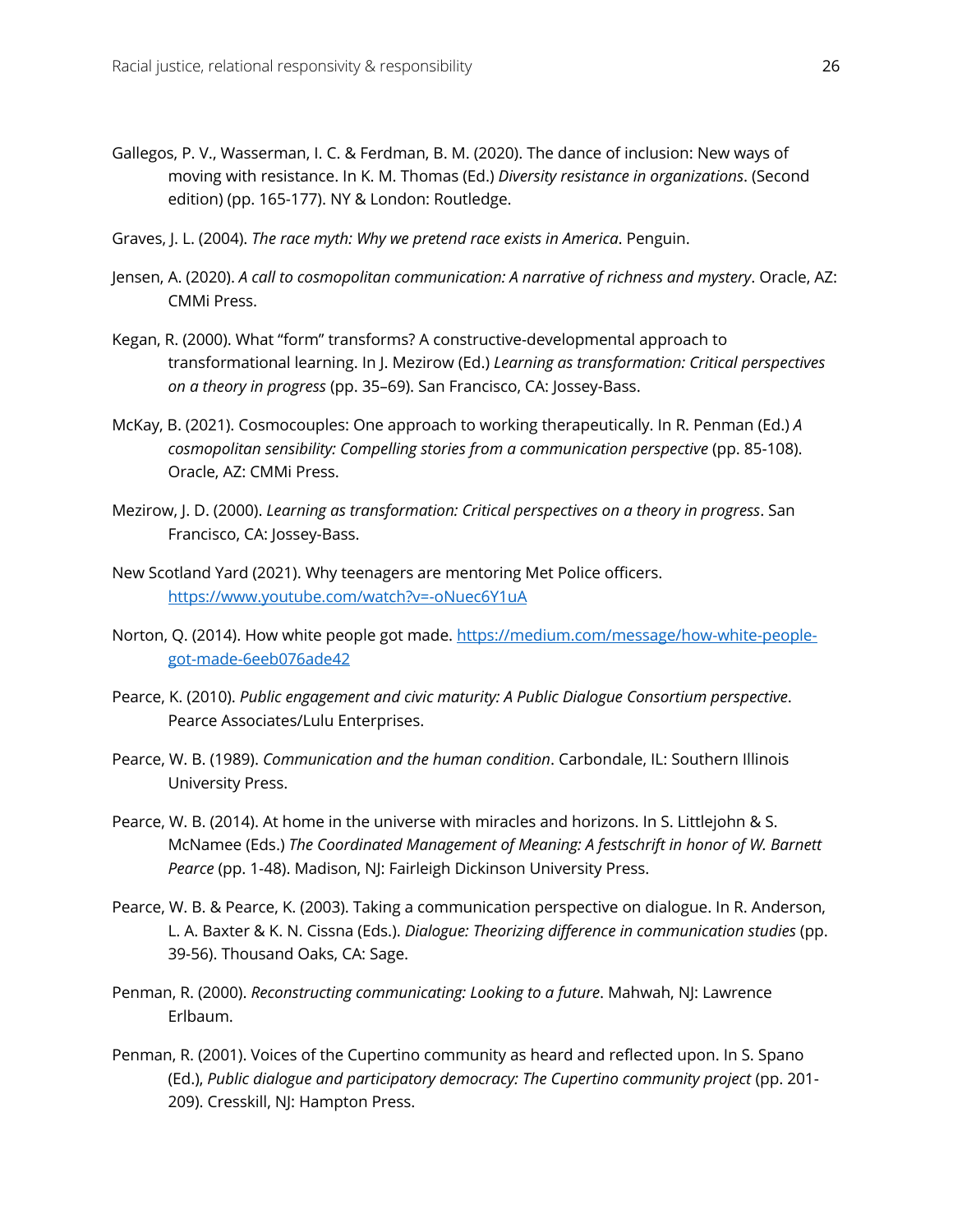- Penman, R. (2016). Embodying activism within the CMM ethos: A conversation starter for the 2016 CMMI Learning Exchange, October, Oracle, AZ. https://cmminstitute.org/wpcontent/uploads/2018/03/Activism-CMM-ethos.pdf
- Penman, R. (2021a). A new story—our needs, hopes and possibilities. In R. Penman (Ed.) *A cosmopolitan sensibility: Compelling stories from a communication perspective* (pp. 2-14). Oracle, AZ: CMMi Press.
- Penman, R. (2021b). Changing—with a cosmopolitan sensibility, relational responsiveness and reflexivity. In R. Penman (Ed.) *A cosmopolitan sensibility: Compelling stories from a communication perspective* (pp. 203-226). Oracle, AZ: CMMi Press.
- Pinchevski, A. (2005). The ethics of interruption: Towards a Levinasian philosophy of communication. *Social Semiotics, 15(2),* 211-34.
- Scott, J. C. (2012). *Two cheers for anarchism*. Princeton, NJ: Princeton University Press.
- Serwer, A (2019). Reconstruction's failure has lessons for today. https://amp.theatlantic.com/amp/article/600784/
- Shotter, J. (1993). *Cultural politics of everyday life.* Toronto: Toronto University Press.
- Shotter, J. (2009). Perplexity: preparing for the happening of change. In R. Lowe (Ed.) *Managing in changing times* (pp. 135-176). Sage.
- Shotter, J. (2010). *Social construction on the edge: 'Withness'-thinking & embodiment.* Chagrin Falls, OH: Taos Institute Publications.
- Simon, J. (2016). Policing after civil rights: The legacy of police opposition to the Civil Rights Movement for contemporary American policing. In B. Bradford, B. Jauregui, I. Loader & J. Steinberg (Eds.). *The Sage handbook of global policing* (pp. 373-388). Sage.
- Smith Lee, J. R. & Robinson, M. (2019). That's my number one fear in life. "It's the police": Examining young Black men's exposures to trauma and loss resulting from police violence and police killings. *Journal of Black Psychology, 45(3),* 143-184.
- Spano, S. (2001). *Public dialogue and participatory democracy: The Cupertino community project.*  Cresskill, NJ: Hampton Press.
- Stewart, J. (2021). Intimate communication through co-constructing uniqueness. https://researchoutreach.org/articles/intimate-communication-through-cocreatinguniqueness/
- Stewart, J. & Zediker, K. (2000). Dialogue as tensional, ethical practice. *Southern Communication Journal, 65(2/3)*, 224-42.